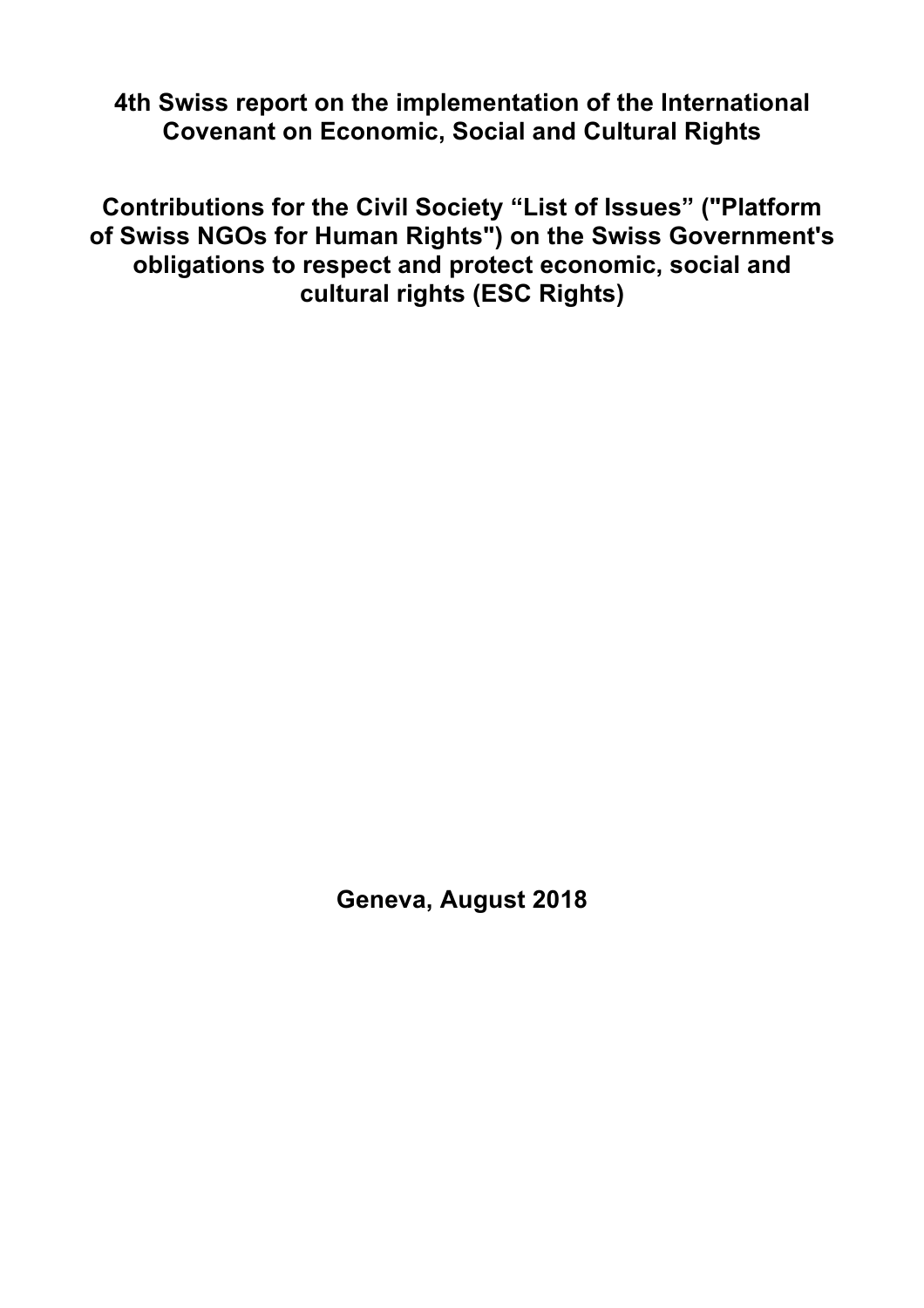# **Table of contents**

| Regarding the National Program for Preventing and Combating Poverty 2014-20187 |  |
|--------------------------------------------------------------------------------|--|
|                                                                                |  |
|                                                                                |  |
|                                                                                |  |
|                                                                                |  |
|                                                                                |  |
|                                                                                |  |
|                                                                                |  |
|                                                                                |  |
|                                                                                |  |
|                                                                                |  |
|                                                                                |  |
|                                                                                |  |
|                                                                                |  |
|                                                                                |  |
|                                                                                |  |
|                                                                                |  |
|                                                                                |  |
|                                                                                |  |
|                                                                                |  |
|                                                                                |  |
|                                                                                |  |
|                                                                                |  |
|                                                                                |  |
|                                                                                |  |
|                                                                                |  |
|                                                                                |  |
|                                                                                |  |
|                                                                                |  |
|                                                                                |  |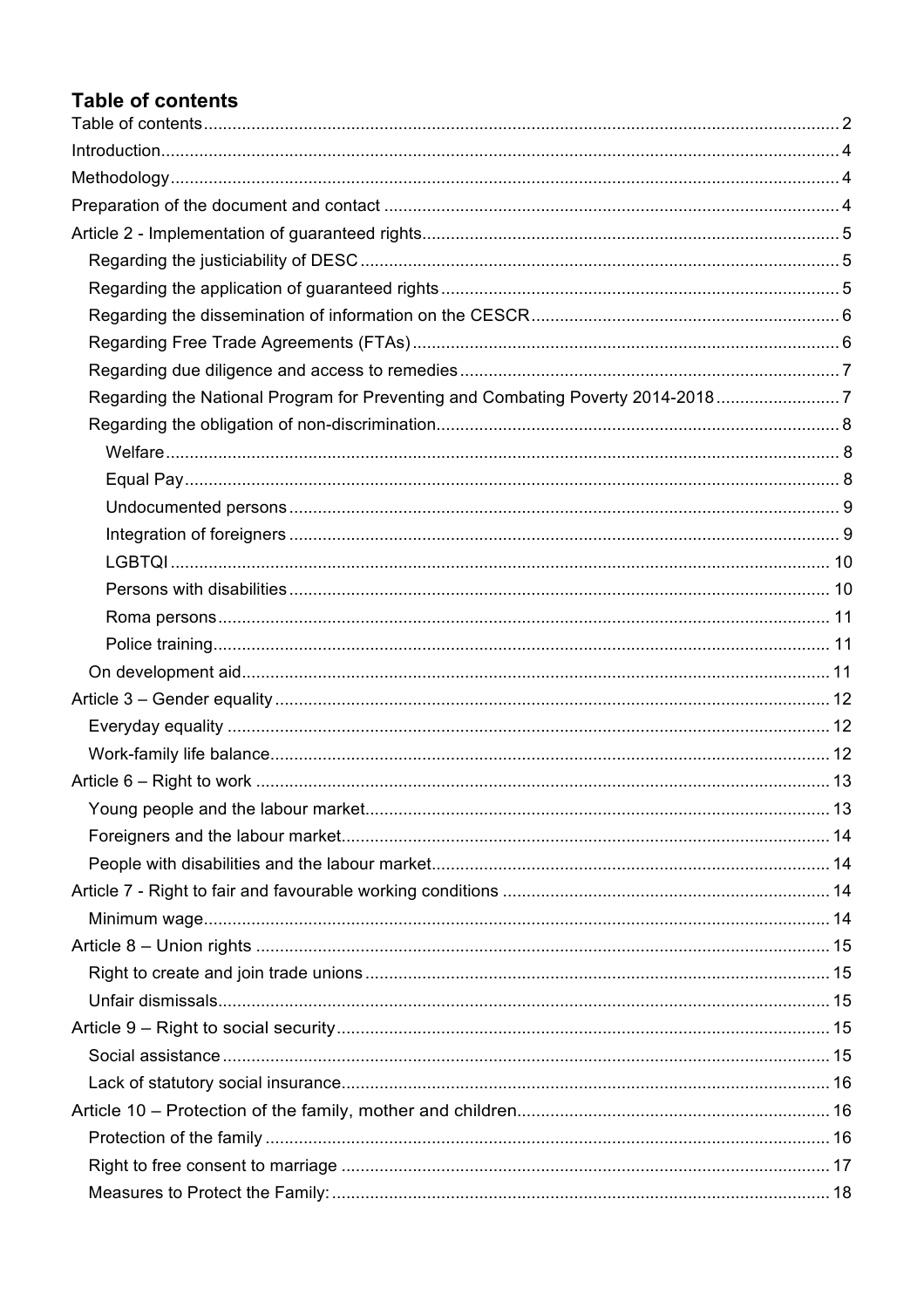| Secondary Education (Degrés secondaire II): general and professional education  23 |  |
|------------------------------------------------------------------------------------|--|
|                                                                                    |  |
|                                                                                    |  |
|                                                                                    |  |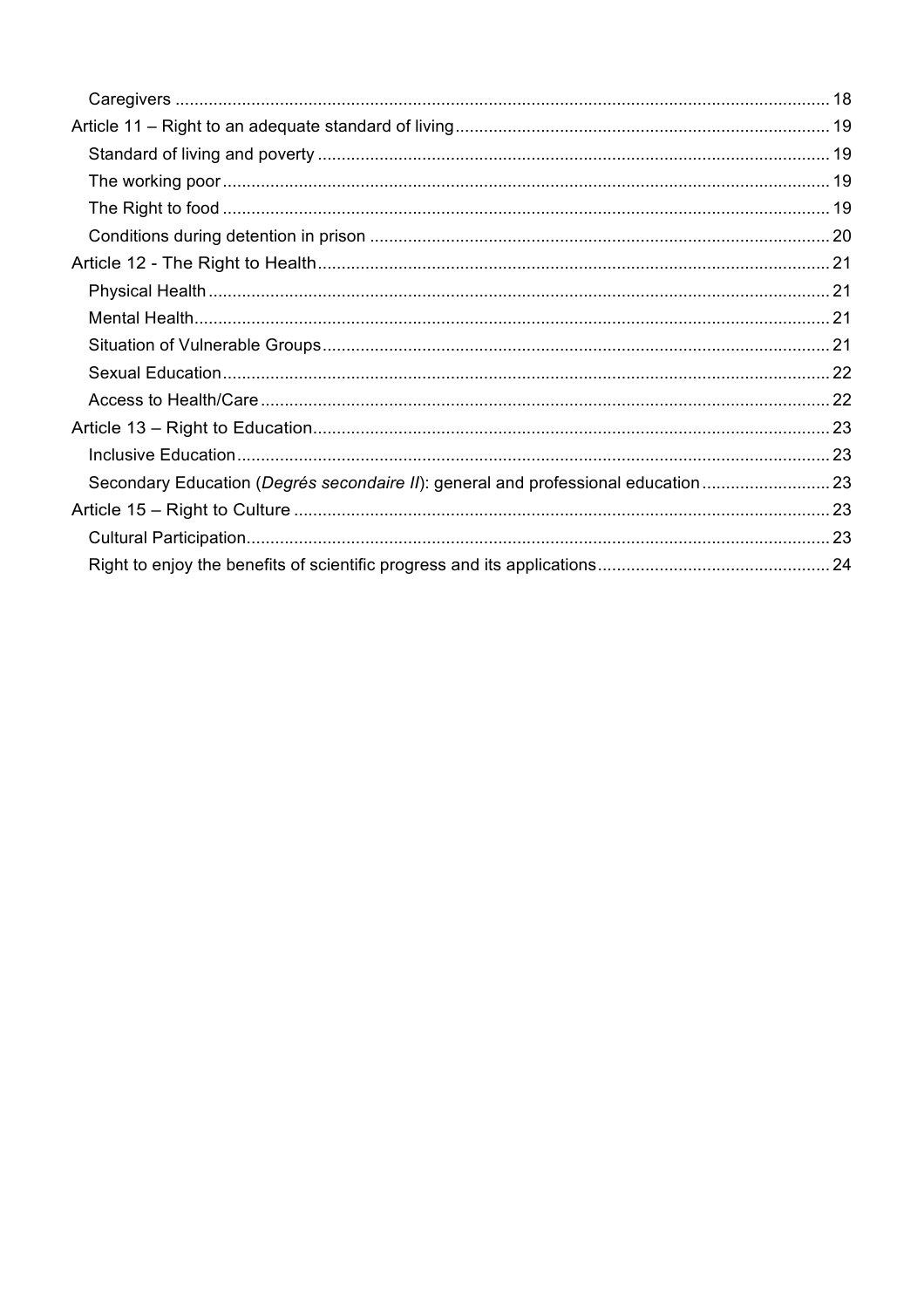# **Introduction**

In order to respond to regional specificities in the implementation of economic, social and cultural rights, a working group within the "Platform of Swiss NGOs for Human Rights" which brings together more than 80 non-governmental organizations (NGOs) from French-speaking Switzerland and German-speaking Switzerland has been set up. It is coordinated by FIAN Switzerland for the right to food.

Its primary objective has been to inform and get the Swiss civil society respond to the 4th Swiss report on the implementation of the International Covenant on Economic, Social and Cultural Rights (hereinafter "the Covenant"), an objective of which this document is the result.

# **Methodology**

Civil society organizations were asked to respond to the assertions made in the 4th Swiss report on the implementation of the Covenant, by writing questions relevant to their knowledge of the situation of respect for ESC rights and by pointing out the shortcomings found in the Swiss report. These contributions have been included in French and in English.

These questions were developed with the help of the following associations and individuals:

- ATD Quart Monde www.quart-monde.ch
- AvenirSocial Association professionnelle suisse du travail social www.avenirsocial.ch
- Centre de conseils et d'appui pour les jeunes en matière de droits de l'Homme (Codap) www.codap.org
- CLAFG Centre de Liaison des Associations Féminines Genevoises www.clafg.ch
- Conseil Suisse pour la Paix (SFR) www.friedensrat.ch
- Coordination asile.ge (projet Asile LGBT Genève) asile.ge
- Fédération Suisse des Sourds (SGB-FSS) www.sgb-fss.ch
- FIAN Suisse www.fian-ch.org
- humanrights.ch www.humanrights.ch
- Inclusion Handicap www.inclusion-handicap.ch
- Ligue suisse des droits de l'Homme Genève www.lsdh.ch
- NGO Coordination post Beijing Switzerland www.postbeijing.ch
- Organisation suisse d'aide aux réfugiés www.osar.ch
- Public Eye www.publiceye.ch
- SANTÉ SEXUELLE Suisse www.sexuelle-gesundheit.ch
- Syndicat des Services Publics (vpod-ssp) ssp-vpod.ch
- Transgender Network Switzerland (TGNS) www.tgns.ch
- Selim Neffah, independent expert

## **Preparation of the document and contact**

This document was prepared by: **The working group "Pact I" Platform of Swiss NGOs for Human Rights** led by FIAN Switzerland

Contact: Lea Winter, co-president of FIAN Switzerland, lea.winter@fian-ch.org 15, rue des Savoises - 1205 Genève

This document was translated by a wonderful team of volunteer translators. Huge thanks to them!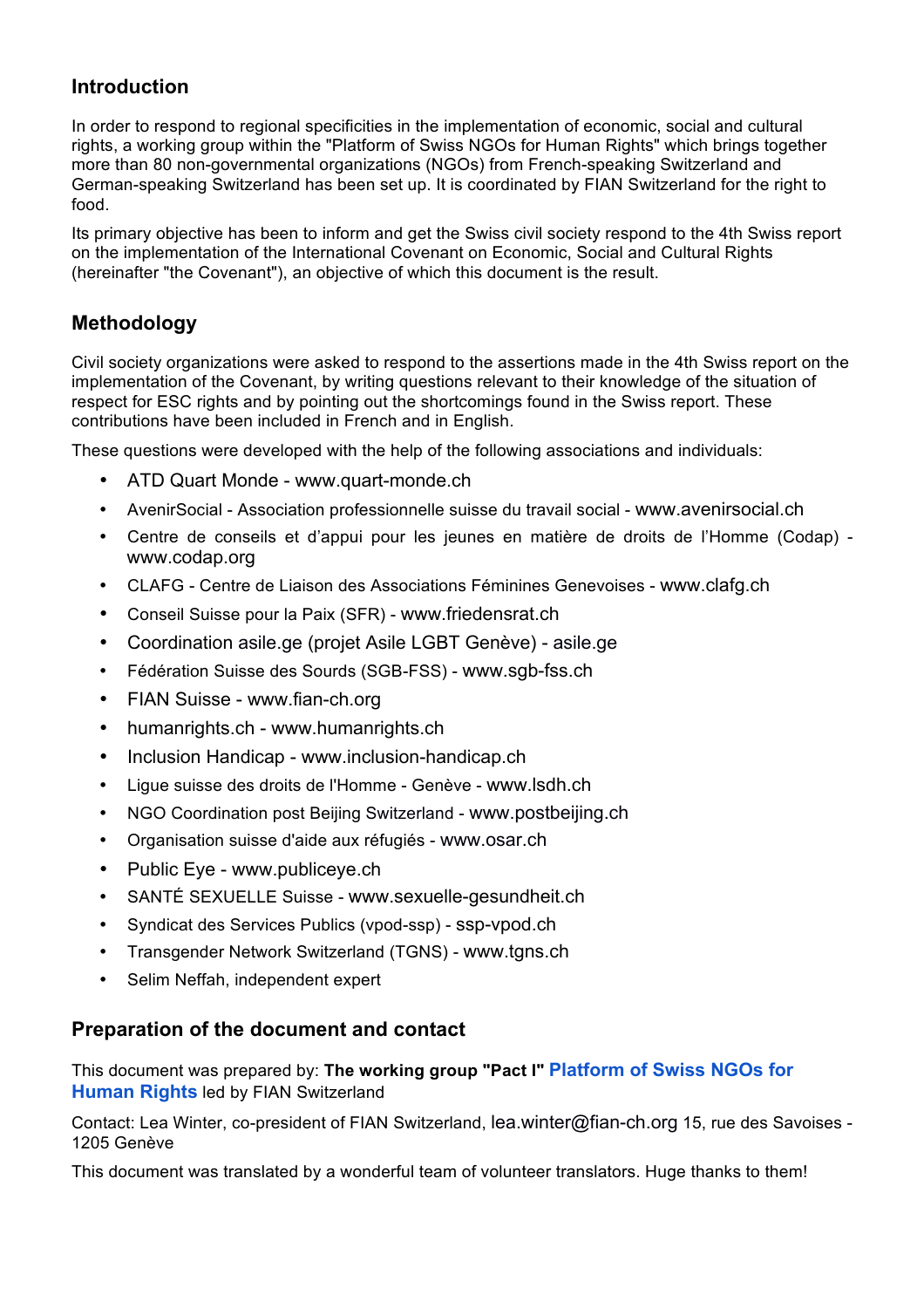# **Article 2 - Implementation of guaranteed rights**

# **Regarding the justiciability of DESC**

1. Switzerland continues to view ESCR as a programmatic provision, does not condemn the regressive measures inherent in ESC rights and refuses to ratify the optional protocol. While individual human rights remedies may be brought before the European Court of Human Rights or before UN committees against torture, racial discrimination or discrimination against women or before the Committee on the Rights of the Child, this is not the case for ESCR.

2. The Convention on the Rights of Persons with Disabilities (CRPD), which came into force in Switzerland in 2014, makes it clear that ESC rights hold immediate obligations. By ratifying this convention, the Federal Council has also recognized the three types of obligations (respect, protect and give effect)<sup>1</sup>. In addition, the Swiss civil society expressly welcomes the fact that Switzerland, in its report (para. 42), finds that the prohibition of discrimination under art. 5 al. 1 CRPD is directly justiciable, and the refusal of reasonable accommodation constitutes a prohibited form of discrimination.

## **Questions:**

- 3. Is this change in the executive's position based on the realisation that most of the internationally guaranteed ESC rights have justiciable counterparts under Swiss domestic law, and that the refusal to recognise the justiciability of ESC rights contained in international instruments cannot be explained by a structural incompatibility of Swiss domestic law with international ESC rights?
- 4. If so, why has the Federal Council not yet ratified the Optional Protocol to the ICESCR and the CRPD and ICCPR?

# **Regarding the application of guaranteed rights**

5. There is a significant lack of consistency in the enforcement of guaranteed rights between the different cantons. The Platform of Swiss NGOs for Human Rights has documented the lack of consistency of Switzerland's internal and external policies, as well as between different sectors.<sup>2</sup>

6. Human Rights Impact Assessments are an excellent tool for reviewing laws, policies, strategies, programs and activities. regarding their potential or proven impact on human rights. Setting up such studies is advocated by many bodies and experts, including within the United Nations.<sup>3</sup>

## **Questions:**

- 7. What is the Federal Council doing to improve the coherence of its policies?
- 8. How does the Federal Council plan to examine possible avenues for the institutionalization of human rights impact assessments for state activities that may be a risk for human rights?

 $<sup>1</sup>$  See "The Justiciability of Economic. Social and Cultural Rights in Switzerland" by Florentin Weibel</sup> Human Rights Clinicfrom the University of Basel, master work in collaboration with FIAN Switzerland (in English) https://fian-ch.org/content/uploads/Justiciability-of-ESC-rights-in-Switzerland\_FW.pdf https://fian-ch.org/content/uploads/Justiciability-of-ESC-rights-in- Switzerland\_FW.pdf

 $2$  See the discussion paper "Human Rights and Foreign Policy of Switzerland - Where is the consistency? "; https://www.humanrights.ch/upload/pdf/170609\_Document\_de\_coherence\_-\_Juin\_2017.pdf

 $3$  See the study "Human Rights Impact Assessments" by A. Eberhard, T. Mengeu and L. Pedrojetta, Human Rights ClinicUniversity of Basel, in collaboration with FIAN Switzerland (in English) on the institutionalization of such studies in Switzerland, 2015 . https://fian-ch.org/content/uploads/HRC-HRIA-Report.pdf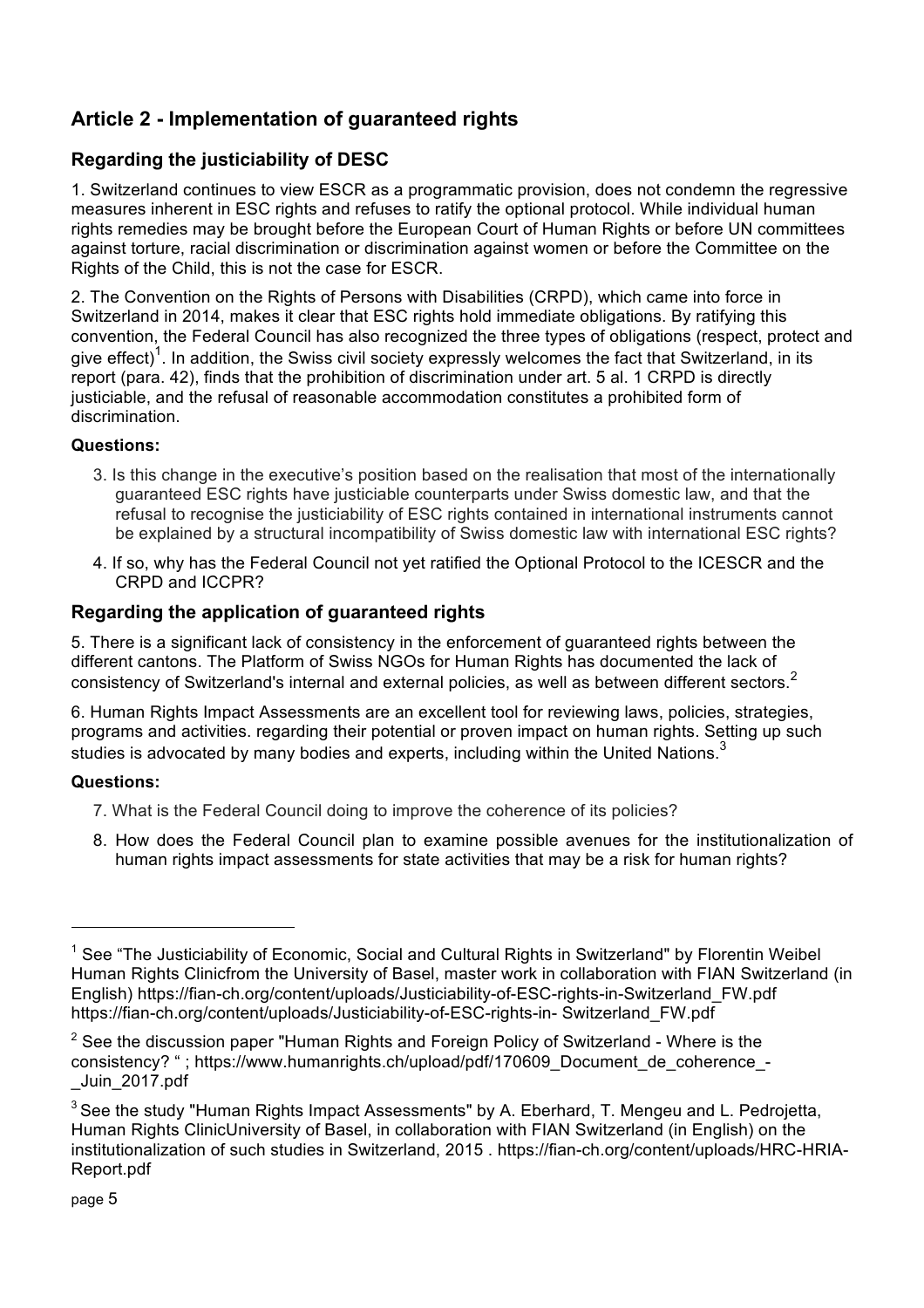9. While a national human rights institution could help Switzerland fulfil its obligation to ensure consistent implementation of ESC rights at the national level without fear of a "race to the bottom", Switzerland still does not have one. As mentioned in the report, the lack of formal independence of the Swiss Centre for Jurisdiction for Human Rights (CSDH) is an issue (para. 20.). The extension of the pilot project for another 5 years, as decided in 2015, does not satisfy the Swiss civil society organizations.

10. In 2017, a draft bill that will serve as a basis for the creation of an independent National Human Rights Institution in Switzerland (NHRI) was submitted for consultation<sup>4</sup>. While the draft law explicitly refers to the Paris Principles, it is imperative that certain aspects of the law be amended to ensure that the future national human rights institution gains status A.<sup>5</sup> At the Swiss UPR in 2017, the Federal Council reaffirmed its commitment to establish a national human rights institution in accordance with the Paris Principles (UN recommendation 147.5 A / HRC / 37/12 / Add.1). Nevertheless a Federal Council decision(message) on the creation of the institution was expected in summer 2018 but it was postponed to an indefinite date.

## **Question:**

11. Does the Federal Council still actually intend to create an independent national human rights institution?

# **Regarding the dissemination of information on the CESCR**

12. In March 2013, a report was published on the measures to be taken to implement the 2010 CESCR recommendations to Switzerland, following a seminar organized with the support of the authorities and the participation of a member of the CESCR $<sup>6</sup>$ . Civil society is surprised not to see this document</sup> mentioned in Switzerland's report.

## **Question:**

13. What follow-up did the federal and cantonal authorities give to the recommendations made during this seminar and in this report on the implementation of the 2010 recommendations?

# **Regarding Free Trade Agreements (FTAs)**

## **Question:**

- 14. How quickly does the Federal Council expect to be able to carry out continuous and wideranging impact assessments, including on potential human rights impacts in Switzerland as well as in third countries, before the conclusion of future FTAs?
- 15. What mechanisms are in place to ensure access to remedies for those affected by (measures taken in the context of) FTAs?

 $6$  Switzerland and economic, social and cultural rights,

<sup>&</sup>lt;sup>4</sup> See under Procedures for completed consultations, 2017, Federal Department of Justice and Police, Federal Act on Support to the National Human Rights Institution, https://www.admin.ch/ch/f/gg/pc /ind2017.html#DFJP

<sup>&</sup>lt;sup>5</sup> See the Humanrights.ch website https://www.humanrights.ch/fr/droits-humainssuisse/interieure/institution-nationale/nouvelles/consultation-indh

http://www.skmr.ch/cms/upload/pdf/130618 Rapport La Suisse et les droits economiques sociaux et culturels.pdf ; Die Schweiz und die wirtschaflichen, sozialen und kulturellen Rechte,

http://www.skmr.ch/cms/upload/pdf/130618 Bericht\_ die Schweiz\_ und die wirtschaftlichen\_soziale n\_und\_kulturellen\_Rechte.pdf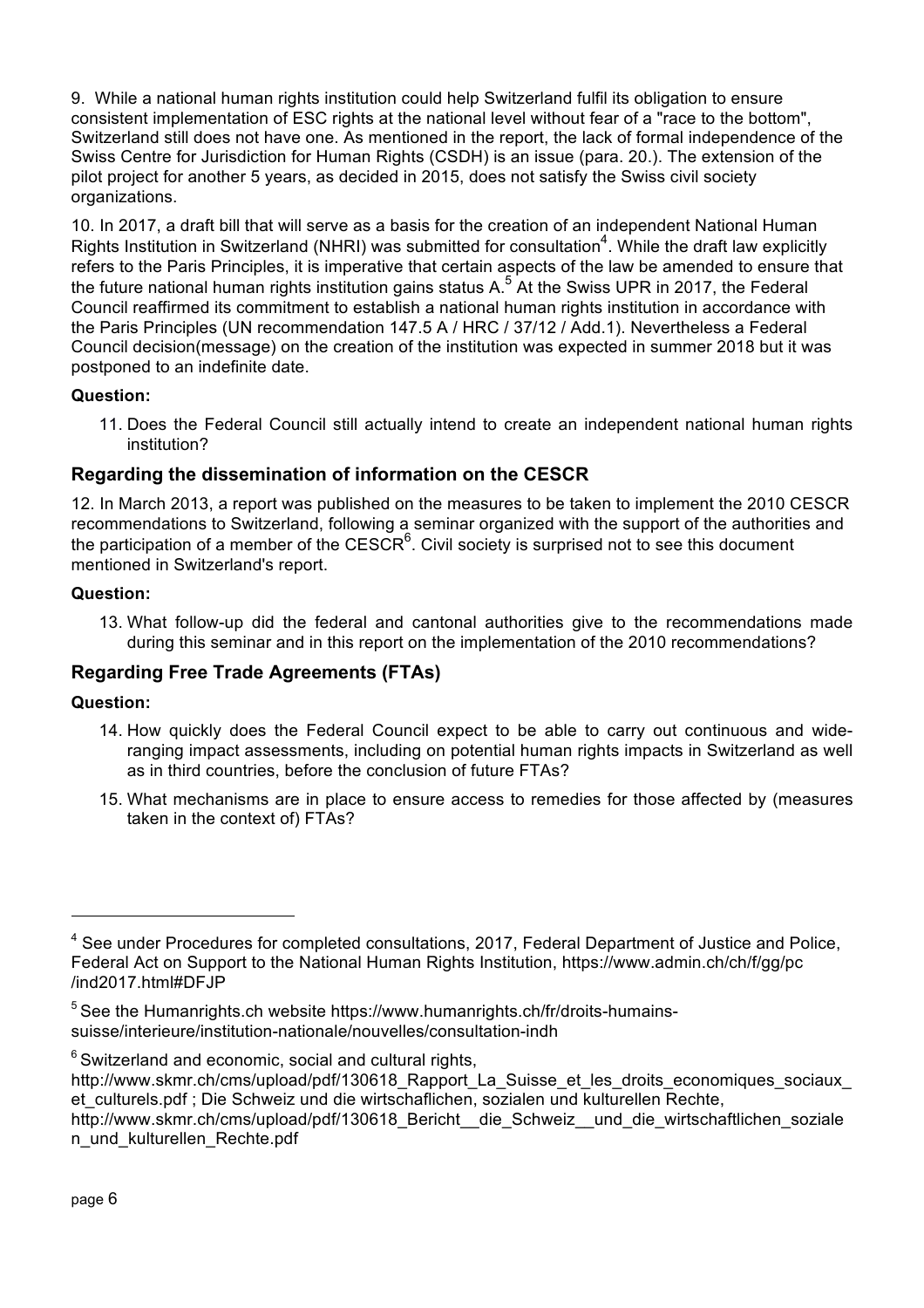# **Regarding due diligence and access to remedies**

16. General Comment No. 24 (2017) on State obligations under the ICESCR in the context of corporate activities states in paras. 16 and 44, : "The obligation to protect entails a positive duty to adopt a legal framework requiring business entities to exercise human rights due diligence [...] States should adopt measures such as imposing due diligence requirements to prevent abuses of Covenant rights in a business entity's supply chain and by subcontractors, suppliers, franchisees, or other business partners. " and "States parties have the duty to take necessary steps to address these challenges in order to prevent a denial of justice and ensure the right to effective remedy and reparation. This requires States parties to remove substantive, procedural and practical barriers to remedies, including by establishing parent company or group liability regimes [...]".

17. Over 100 Swiss civil society organizations promote the Federal People's Initiative "for responsible multinationals". The text intends to impose the duty of due diligence of companies on their activities in Switzerland and abroad which could have an impact on human rights and the environment, and to open access to remedies for the victims of the harmful activities of Swiss companies abroad<sup>7</sup>.

## **Questions:**

- 18. What does the Federal Council intend to do to adopt a legal framework requiring companies to exercise due diligence in matters of human rights in Switzerland and abroad? And to establish remedies for the victims of the activities of Swiss companies dealing with ESC rights abroad?
- 19. Bearing in mind the importance of "the adoption of international instruments that could strengthen the duty of States to cooperate in order to improve accountability and access to remedies for victims of violations of Covenant rights in transnational cases."(General Comment No. 24, para. 35): Does the Federal Council intend to contribute actively and constructively to the development of a "legally binding international instrument to regulate the activities of transnational corporations and other business enterprises within the framework of international human rights law" in the respective working group of the Human Rights Council?

## **Regarding the National Program for Preventing and Combating Poverty 2014-2018**

20. According to civil society organizations, this program, with a budget of CHF 9 million, mainly monitors poverty in Switzerland but does little to reduce poverty in Switzerland.<sup>8</sup> The momentum initiated at the national level in the policy of preventing and combating poverty is fading again and binding objectives are still missing. (See also para. 142)

## **Questions:**

- 21. What is the result of this program, which will come to a close at the end of the year?
- 22. What results has it had for poor workers who do not benefit from targeted measures in this program?
- 23. Does the Federal Council facilitate the participation of people living in poverty when drafting antipoverty policies?

<sup>7</sup> https://www.bk.admin.ch/ch/f/pore/vi/vis462.html

<sup>&</sup>lt;sup>8</sup> See Laura Kanoff's "Working Poor in Switzerland (A Legal Analysis of the Situation since 2010)" study, Human Rights Clinicfrom the University of Basel, in collaboration with FIAN Switzerland (in English). https://fian-ch.org/content/uploads/Kanoff\_Working\_poor\_publish\_last.pdf

Which anti-poverty policy for Switzerland? Caritas comments on the 2015 anti-poverty policy https://www.caritas.ch/fileadmin/user\_upload/Caritas\_Schweiz/data/site/was-wir-sagen/unsereaktionen/alleinerziehende-vor-armut-

schuetzen/alleinerziehde armutsmonitoring 2015 caritas schweiz.pdf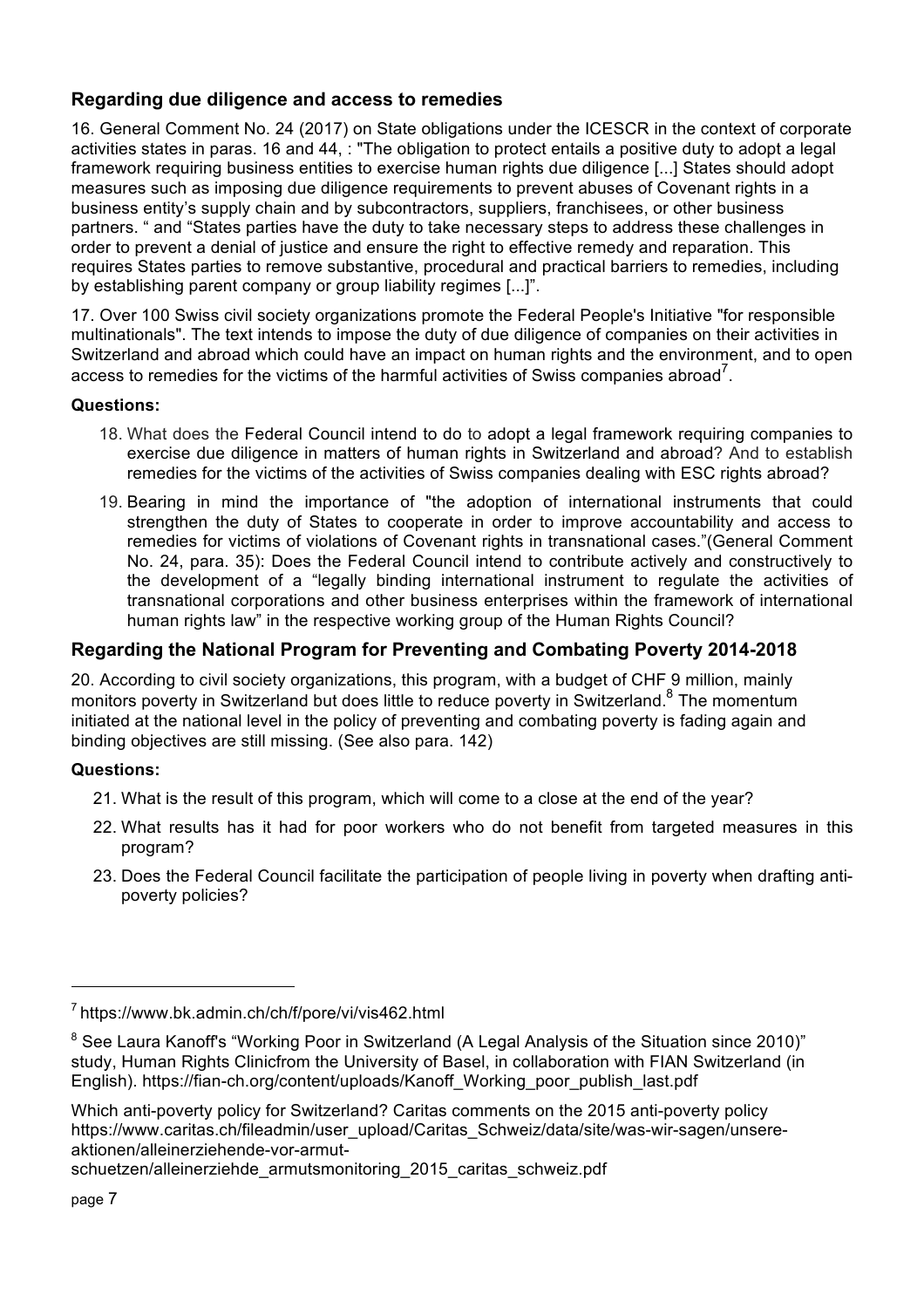# **Regarding the obligation of non-discrimination**

24. Despite the recommendation made by the CESCR in 2010, Switzerland still does not have a comprehensive anti-discrimination law uniformly applied throughout the Confederation. The conclusions of the 2016<sup>9</sup> "Report on the Right to Protection from Discrimination" indicate that protection against discrimination is lacking in the area of private law. The few cases brought to court indicate that victims do not know that private law offers protection against discrimination and that there is an overall lack of awareness. However, the Federal Council has decided not to act on nearly half of the recommendations that the Human Rights Competence Centre (HRCC) has formulated to improve the situation.

## **Question:**

25. What follow-up did the Federal Council give to the report's recommendations (which it had not automatically ruled out) since 2016?

## **Welfare**

26. The Federal Council did not implement the CESCR recommendation on social assistance/emergency made in 2010. The distinction between social assistance reserved for Swiss citizens, that reserved for foreigners admitted on a temporary basis and emergency aid for foreigners remains and is clearly discriminatory. In addition, the amounts recognized as "minimum subsistence" vary according to the legal status of the persons.

#### **Question:**

27. Could Switzerland explain why the financial amounts needed to ensure the "minimum subsistence" of a person are not the same according to the various aid schemes?

## **Equal Pay**

28. In Switzerland, women earn 18% less than men. 40% of this difference in pay goes unexplained, yet it corresponds to equal training, experience and responsibilities. The remaining gap is explained by salary devaluation in jobs that employ the largest number of paid female workers due to the fact that women to this day continue to carry out most of the domestic work, but also because there is a lack of women in high-level positions.

29. The review of the Equality Act (RS 151.1) of 5 July 2017 (FF 2017 5169) "relating to enterprises": does not foresee any state control or the duty to communicate. The State does not intervene in these verifications, and it only applies to 2% of the enterprises and 54% of employees in Switzerland.

#### **Questions:**

- 30. How is this review different from the voluntary measures adopted in the past and that were recognized as a failure?
- 31. Since this review of the Equality Act, how many enterprises have "played along with the game" and undertaken a salary analysis?
- 32. What assessment does the Federal Council make of this review process to reduce the "unexplained" wage gaps; more generally, what is the assessment on the implementation of voluntary measures by private actors?
- 33. What measures has the Federal Council suggested to tackle the "explained" wage gaps? How will the Council encourage a better sharing of domestic work, for instance?

 $9$  The right to protection against discrimination. Federal Council's report in response to the postulate Naef 12.3543 of June 14, 2012, May 25, 2016.

https://www.parlament.ch/centers/eparl/curia/2012/20123543/Bericht%20BR%20F.pdf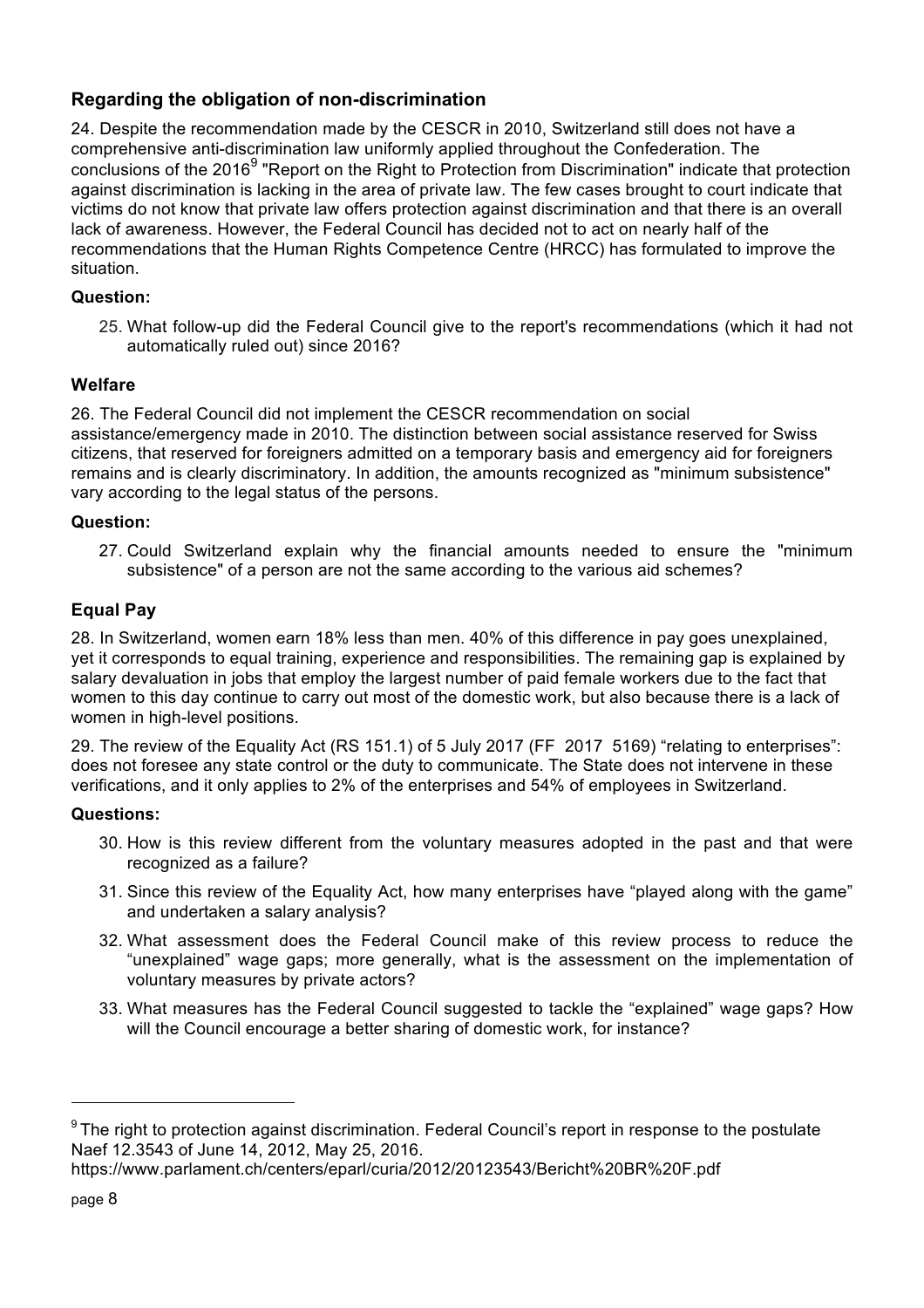34. What is the Federal council doing to increase the number of women in elected decision-making bodies at the federal and cantonal levels as well as in appointed positions at the local level, and to achieve equal representation of women and men in political and public life?

## **Undocumented persons**

35. Tens of thousands of people (including many minors) live in Switzerland with no legal status. They are denied many of their fundamental rights (refer especially to para. 127) and there are many cases of exploitation.

## **Questions:**

- 36. What assessment does the Federal Council make of the Papyrus operation carried out in Geneva, which will end at the end of the year? Will this "operation" be continued? Will it be extended to other cantons?
- 37. How is it possible that this operation relies almost entirely on volunteering made available by association and unions?
- 38. What will happen with the hundreds of serious labour rights' violations (exploitation) unmasked during this procedure?

## **Integration of foreigners**

39. The new review of the Federal Act on Foreigners (LEtr) sets out drastic measures for integration and describes the criteria that foreigners shall meet in order to be considered "integrated". According to the organizations affected, these criteria are too rigid and restrictive. They fail to sufficiently take into consideration the specificities and individual situations<sup>10</sup>. The spirit of this Act is, if not impossible, to make a clear reading of the State's intentions less difficult, with regards to long-term residency of foreigners, and leaves a very broad interpretation in the hands of the officials in charge of applying the Act. Furthermore, this Act takes a very restrictive approach to extra-European immigration; this constitutes, on the one hand, unequal treatment for migrants from the European Union and those from the rest of the world.

40. The provisional admission status has enormous consequences for the approximately 43,000 persons affected. Besides the difficulties linked to finding a job and the stimagisation this status has to the eyes of employers and the population, different forms of unequal treatment contribute to the marginalisation of the affected persons and places them in a fragile position. The difficulties concerning family reunification, third-rate social support, and the lack of prospects all have an extremely negative impact and make a full and real integration very difficult, if not impossible.

41. Asylum seekers whose applications are found inadmissible are not guaranteed a fair procedure, especially in the "Dublin" cases where the requests for protection are not examined.

42. Furthermore, associations on the ground have identified obstacles to identify LGBTQI refugees, and therefore they cannot assert their right to gain protection. Such obstacles are partly linked to the reception conditions in federal centres. LGBTQI persons are exposed to risks in terms of discrimination and physical, psychological or sexual violence, either by other refugees or other persons, and are therefore forced to hide to ensure their protection. In addition, the processing of such sensitive applications has certain specificities, in terms of procedures (hearing process and techniques) and of examination.

## **Questions:**

- 43. Does the Federal Council plan to enact objective and measurable criteria for integration that take into account the specificities and individual situations?
- 44. What measures has the Federal Council put in place to tackle the stigmatisation of foreigners and projects that pursue a discriminatory approach to these persons?

 $10$  Refer to position adopted by the Swiss Refugee Aid Association (OSAR) in March 2018.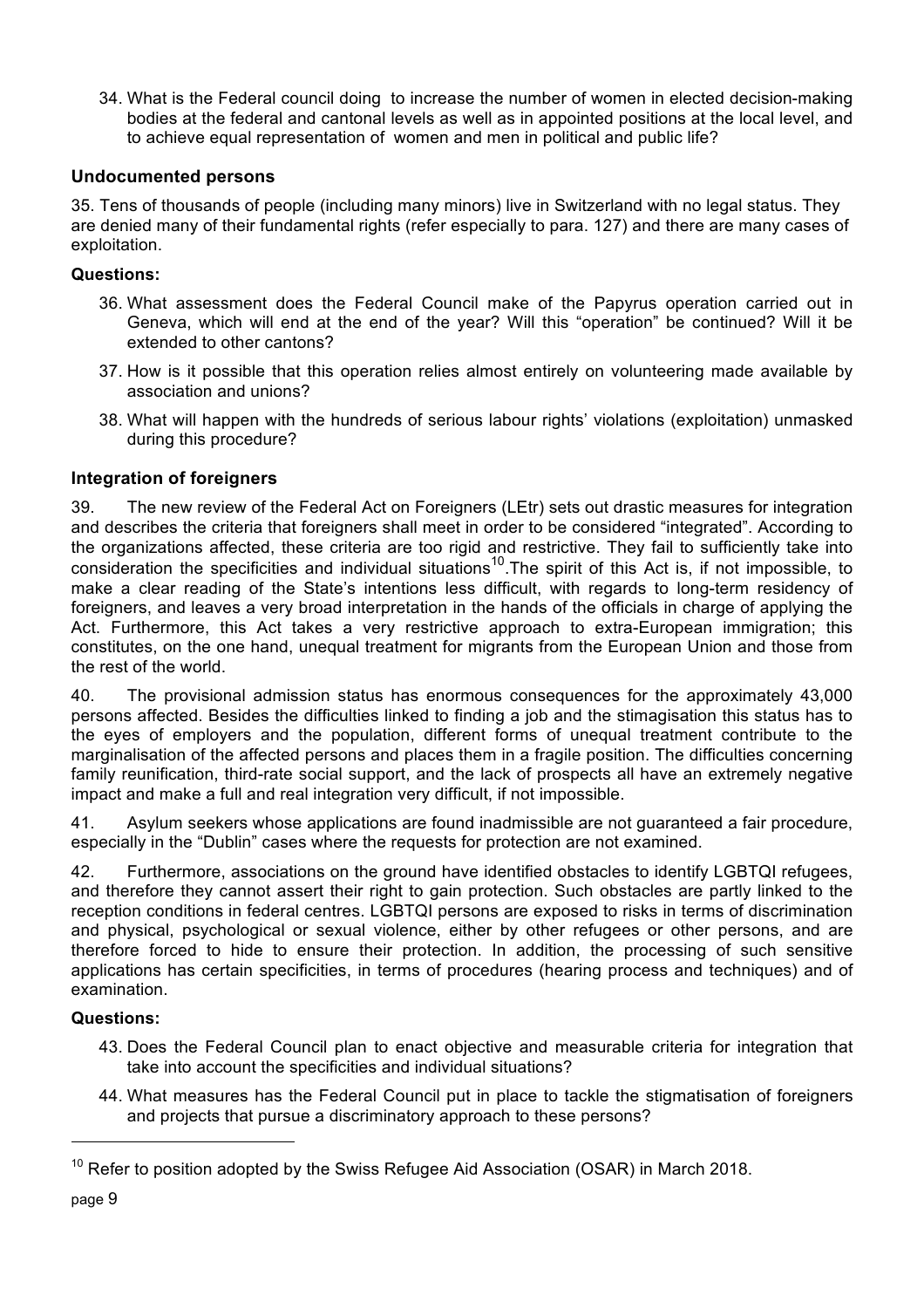- 45. Since it has been largely proven that the provisional admission status does not allow for a proper integration and given that a large majority of these persons are made to remain in Switzerland for many years, what measures do the authorities foresee, so as to establish conditions that will ensure a real integration?
- 46. Integration is not limited to joining the labour market, so what do the authorities propose concerning family reunification, the possibility to travel outside Switzerland or receiving public aid in equal conditions to the rest of the population?
- 47. Amendments to the LEtr and the OASA and OIE ordinances enshrine integration as a measuring and restriction instrument. Does such an approach not create a gap between foreign and Swiss population and thus curtail our society living together and with cohesion?

#### **Additional questions regarding LGBTQI asylum seekers:**

- 48. Have any measures been taken to establish precise statistics on these asylum applications?
- 49. What measures have been taken to identify LGBTQI asylum seekers, inform them of their fundamental right to live their identity openly and in full security, and guarantee their protection throughout their process of applying for asylum?
- 50. Have any measures been taken to provide regular and compulsory training to management staff at the federal centres on the specificities and vulnerabilities linked to sexual orientation, gender identity and expression and sex characteristics (SOGIECS)?
- 51. Have any measures been taken so that all officials in charge of processing asylum applications, as well as interpreters, receive regular and compulsory training on the specificities of applications based on SOGIECS?

## **LGBTQI**

52. The conclusions of the 2016 report on the right to protection against discrimination indicate that the most important shortcomings affect the LGBTQI community. However, the Federal Council recently refused to include a broader interpretation of Article 261 bis of the criminal code that would have allowed sanctions to be imposed on anyone publicly denigrating or belittling another person based on their sexual orientation<sup>11</sup>. The Federal Council continues to consider the matter of gender identity as something too vague to be included in the law.

#### **Questions:**

- 53. If it refuses to include gender identity and sexual orientation in Article 261 bis of the criminal code, which could nevertheless grant protection against discrimination to these groups, how does the Federal council aim to protect persons who are discriminated against based on their gender identity or expression, sex characteristics or sexual orientation?
- 54. Does Switzerland plan to include training for teachers to encourage them to follow inclusive teaching and to be sensitive to gender issues and thus better accompany the students?

#### **Persons with disabilities**

55. The "Report on the right to protection against discrimination" refers to the report on the national policy to favours persons with disabilities, which was published in May 2018.

#### **Question:**

56. As the aforementioned report does not include any of the measures from the recommendations of the Swiss competence centre for human rights (CSDH), how will the Federal Council implement its conclusion to examine all recommendations in the field of equality for persons with disabilities, especially relative to the non-existent protection, and to the weak

<sup>11</sup> Opinion of the Federal Council https://www.ejpd.admin.ch/dam/data/bj/aktuell/news/2018/2018-08- 150/stgn-br-f.pdf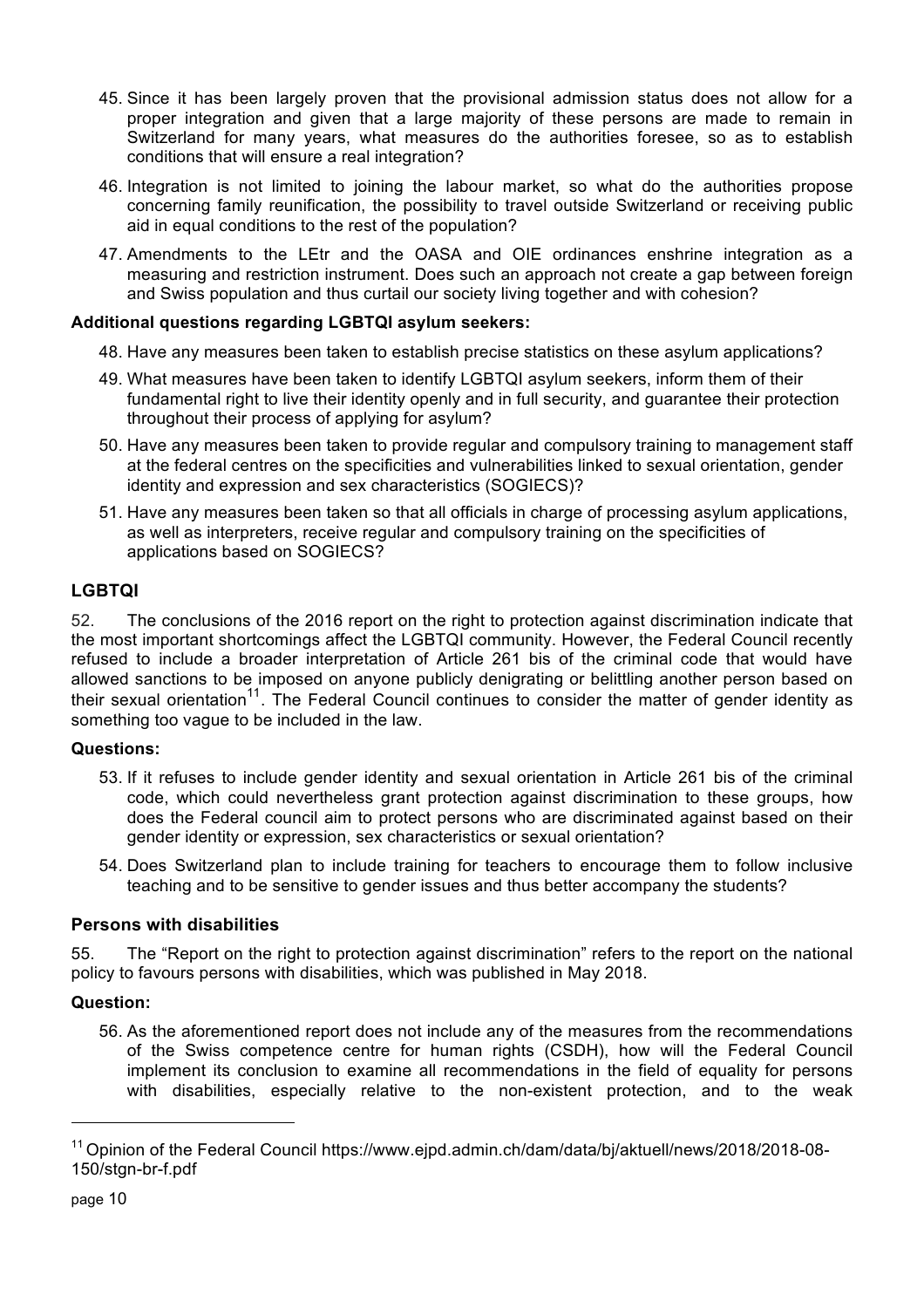responsibilities in the event of discrimination by private employers and private service providers?

## **Roma persons**

57. On 1 June 2018, the Federal Council rejected the request to recognise Swiss Roma persons as a national minority within the Council of Europe Framework Convention for the Protection of National Minorities. The affected organisations consider this decision discriminatory, even more so when, in Autumn 2016, the Federal Council explicitly recognised this status for the Yenish and the Sinti<sup>12</sup>.

#### **Question:**

58. What is the basis for the Federal Council's decision?

## **Police training**

59. There are approximately 300 police bodies in Switzerland. There is no body that is independent to the police force to which complaints on police action can be filed. The committees that are in place lack transparency and are, on the whole, internal to the police force. It is therefore difficult for citizens to make their voices heard when they are subject to discrimination, improper use of police force or police authority.

60. Police training includes very little focus on relationships between the police and migrant populations. New recruits do not understand the complex nature of migrant phenomena and migrant experiences. Instead, new recruits are initially trained in ethno-national stereotypes, fostering a suspicious view of migrants.

61. The syllabus taught in all Swiss training centres focuses on technical and coercive subject matter (70% of the class time is spent on detecting crimes, police enforcement and the use of restraint), instead of focusing on social and relationship skills and human rights. Only 3% of the total class time is spent on human rights (psychology and social skills  $7\%$ )<sup>13</sup>.

#### **Questions :**

- 62. Does Switzerland plan to guarantee that review procedures are in place so that citizens can file complaints on police actions?
- 63. Does Switzerland plan to improve police training, so as to do away with the ethno-national prejudice that has been observed in police conduct ?

#### **On development aid**

64. The countries of the OECD, which Switzerland has been a member of since 1970, approved the objective of contributing 0.7% of GNI to Swiss development aid. Switzerland has also accepted in the Universal Periodic review 2017/2018 the recommendation concerning the increase of ODA to 0.7% of GNI.

#### **Questions :**

- 65. Why has Switzerland not increased ODA in order to comply with the commitments?
- 66. Why does Switzerland plan to cut contributions to UN organisations (UNICEF and UNDP) for 2018-2020<sup>14</sup>, ? How will this contribute to an increase of ODA to 0.7% of GNI?

<sup>&</sup>lt;sup>12</sup> https://www.humanrights.ch/fr/droits-humains-suisse/interieure/groupes/yeniches-manouches-sintesroms/roma-nationale-minderheit

 $13$  Pichonnaz, David (2017) Devenirs policiers. Une socialisation professionnelle en contrastes, Lausanne : Antipodes.

<sup>14</sup> https://www.admin.ch/gov/fr/accueil/documentation/communiques/communiques-conseilfederal.msg-id-71820.html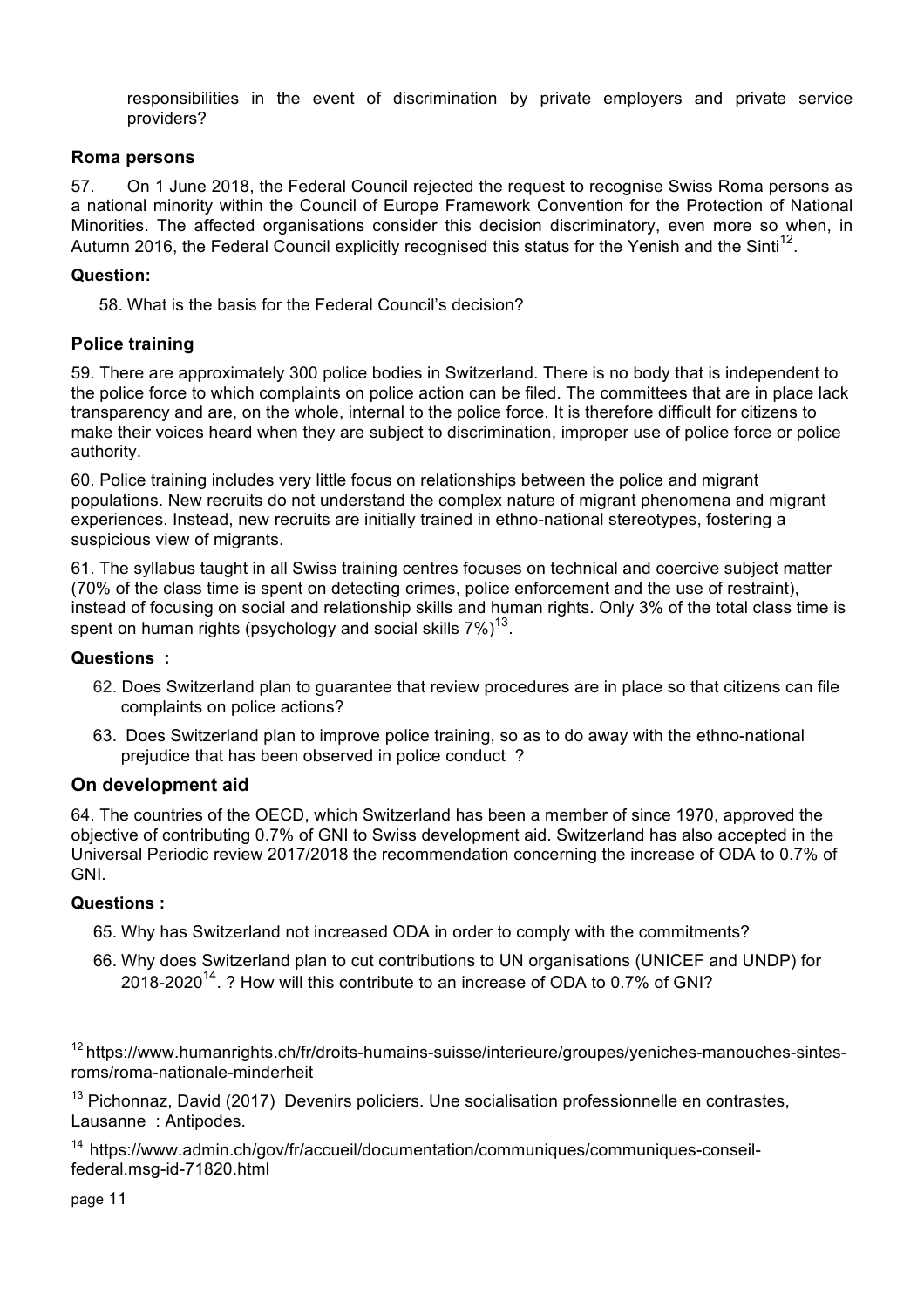# **Article 3 – Gender equality**

## **Everyday equality**

67. Every two weeks, a woman dies at the hands of her male partner due to domestic violence. Rape, sexual harassment and other acts of sexual violence are also extremely common. In spite of this background, the Swiss Confederation does not currently have a fund in order to raise awareness about sexual violence. Funds are only used to assist victims after the act of violence has taken place.

68. The situation is even worse for migrant women. Switzerland entered a reservation to Article 59 on the right to stay for domestic violence victims as a condition for its ratification of the Istanbul Convention, which entered into force on 1 April 2018. This reservation means that, contrary to the requirements of the Convention, domestic violence victims whose residence permit is contingent on their partner or husband (permit B or F) do not have their residency guaranteed in Switzerland if they divorce their husband or separate from their partner. Switzerland will therefore continue to continue with its hardship policy, which, although its scope has been widened, cannot be considered as acceptable. Such decisions are made on a case-by-case basis, and the victim is in the position where they have to prove that they are indeed a victim of violence, in addition to that they cannot go back to their country of origin.

69. A 2014 study<sup>15</sup> mandated by the Federal Office for Gender equality and the Swiss Conference of the cantonal social governors revealed that there is still an unmet need for victim shelters. There were significant differences in the regions in relation to the supply, for example there are some cantons, which do not have any shelters at all. Due to a shortage of space, the shelters could not accommodate approximately 600 women. In 300 of these cases, there was no place available in other shelters at the time. Another problem identified in the study concerns the unstable financial situation of the shelters that rely on various sources of financial support and substantially on donations.

#### **Questions :**

- 70. What is the Federal Council doing in order to implement the Istanbul Convention ? What financial resources are used to this end ?
- 71. Does the Federal Council plan to open up funds in order to create awareness-raising campaigns against domestic violence, without using money from the fund that supports victims of domestic violence ?
- 72. What is the Federal Council doing to guarantee the safety of women migrants who put up with domestic violence out of fear of their Swiss residence permit being cancelled?
- 73. What is the Federal Council doing to decrease sexist violence in Switzerland?
- 74. What is the Federal Council doing to combat gender role stereotypes in all spheres?
- 75. Why does the Federal Council not have a national gender equality strategy?
- 76. What is the Federal Council doing against the shortage of victim shelters?
- 77. What measures has the Federal Council taken to ensure equality between men and women, and how does it takes into account those women who suffer intersectional discrimination, such as women with disabilities?

## **Work-family life balance**

78. In Switzerland, women continue to take care of the bulk of domestic tasks. A pivotal moment for family life, crystallizing inequalities, is when the first child is born. Thus, pregnancy represents a

 $15$  Federal office for gender equality and Swiss Conference of the cantonal social governors (editors): Ist- und Bedarfsanalyse Frauenhäuser Schweiz- Grundlagenbericht, Zürich, November 2014.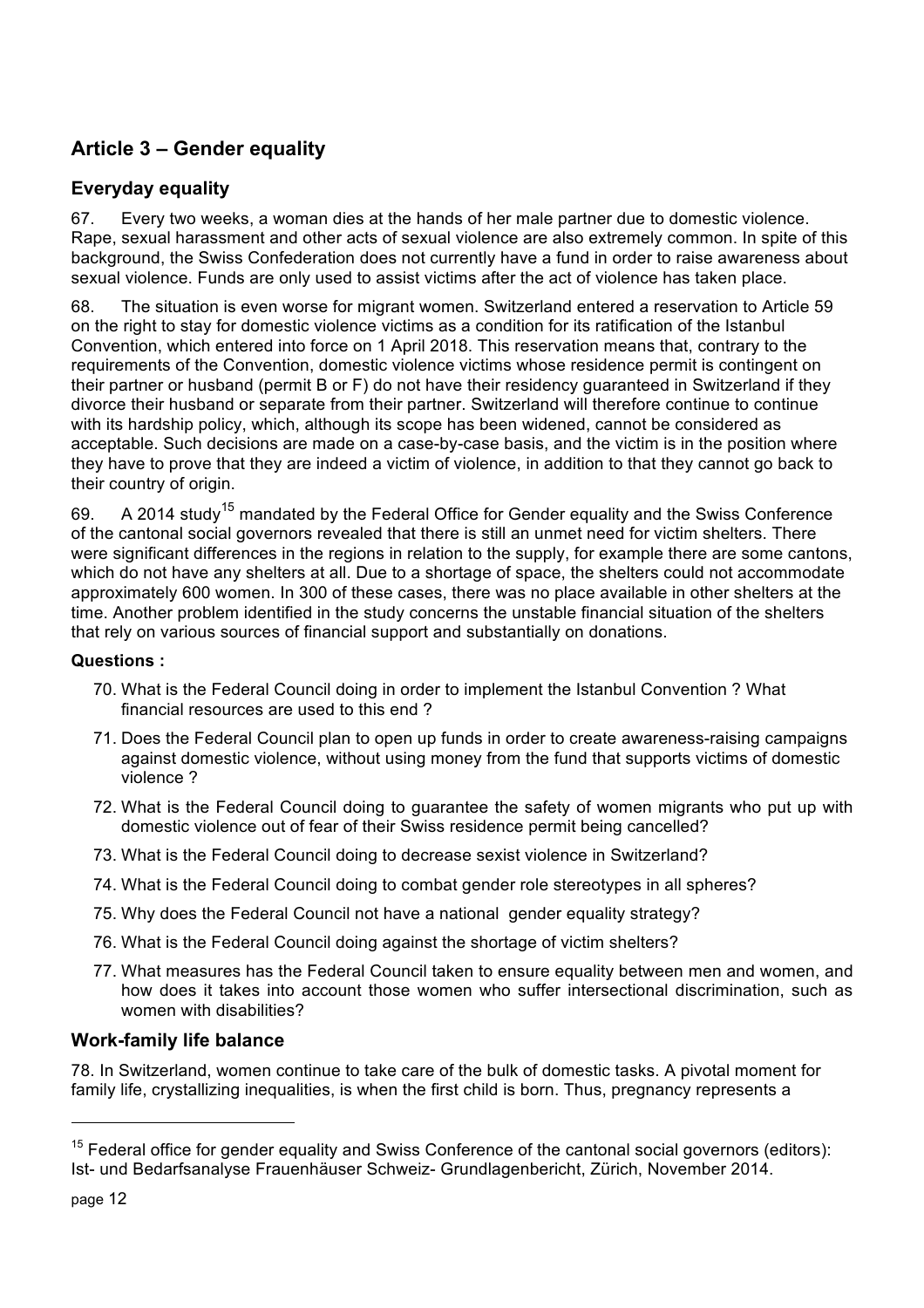significant hurdle for women's careers, as shown in a study conducted by the Federal Office for Social Insurance in 201716. Out of the 2890 mothers who took part in the study, 11% stated that they had left their jobs "as part of a mutual agreement [with their superior]". But these are in fact hidden dismissals if the employer refuses to allow pregnant women to work fewer hours, or due to a bad atmosphere at work once the employer is informed about the pregnancy. The figures show that there are insufficient safeguards for mothers in Switzerland, and additionally, having children is perceived as a barrier for women at work -- which is not the case for men.

79. A recent study commissioned by the Federal Commission for Family Affairs recommends 38 weeks of parental leave  $-$  this would benefit not only families but also the economy<sup>17</sup>.

80. In spite of this, the Federal Council advised refusing the initiative put forward in 2017 for 20 days of paternity leave -- an initiative that would allow fathers to be fully involved in childcare from birth while changing the gender landscape and representation at work.

## **Questions:**

- 81. What is the Federal Council doing to balance work and family life?
- 82. How is the Council planning to ensure sufficient care services for preschool and school-age children?
- 83. How is the Council planning to set up further daycare services?
- 84. How is the Council planning to proceed with individual taxation inciting both parents to work, in order to break away from the current "male breadwinner" taxation model which undermines women?
- 85. What measures is the Council planning to take to increase men's involvement in their family lives?
- 86. How is the Council planning to improve protection for mothers returning to work following their maternity leave, especially in terms of requests for part-time hours and fixed-term contracts?

# **Article 6 – Right to work**

## **Young people and the labour market**

87. The new version of the Law on Unemployment Insurance (LACI RS 837.0) significantly reduces benefits for unemployed youth aged under 25, going from 260 to 200 days of compensation (art. 27 al. 5bis). Likewise, for people not bound by a contribution period [those who have been unable to work] (See Art. 14), the law has whittled it down to only 90 days of compensation (art. 27 al. 4), making the financial leap from education to the labour market extremely tough and adding a further stumbling block to new graduates accessing the job market.

**Pre-birth maternity leave. Leave from work prior to giving birth. Federal Council report following up on postulat 15.3793 Maury Pasquier, 19 June 2015; Berne, March 2 2018. https://www.newsd.admin.ch/newsd/message/attachments/51309.pdf** 

<sup>&</sup>lt;sup>16</sup> Büro für Arbeits- und sozialpolitische Studien BASS AG: Erwerbsunterbrüche vor der Geburt, Schlussbericht, Bern, 21. Juli 2017.

<sup>17</sup> Federal Commission for Family Affairs https://www.ekff.admin.ch/fr/medias/detail/conge-parental-lasuisse-est-lanterne-rouge-en-europe/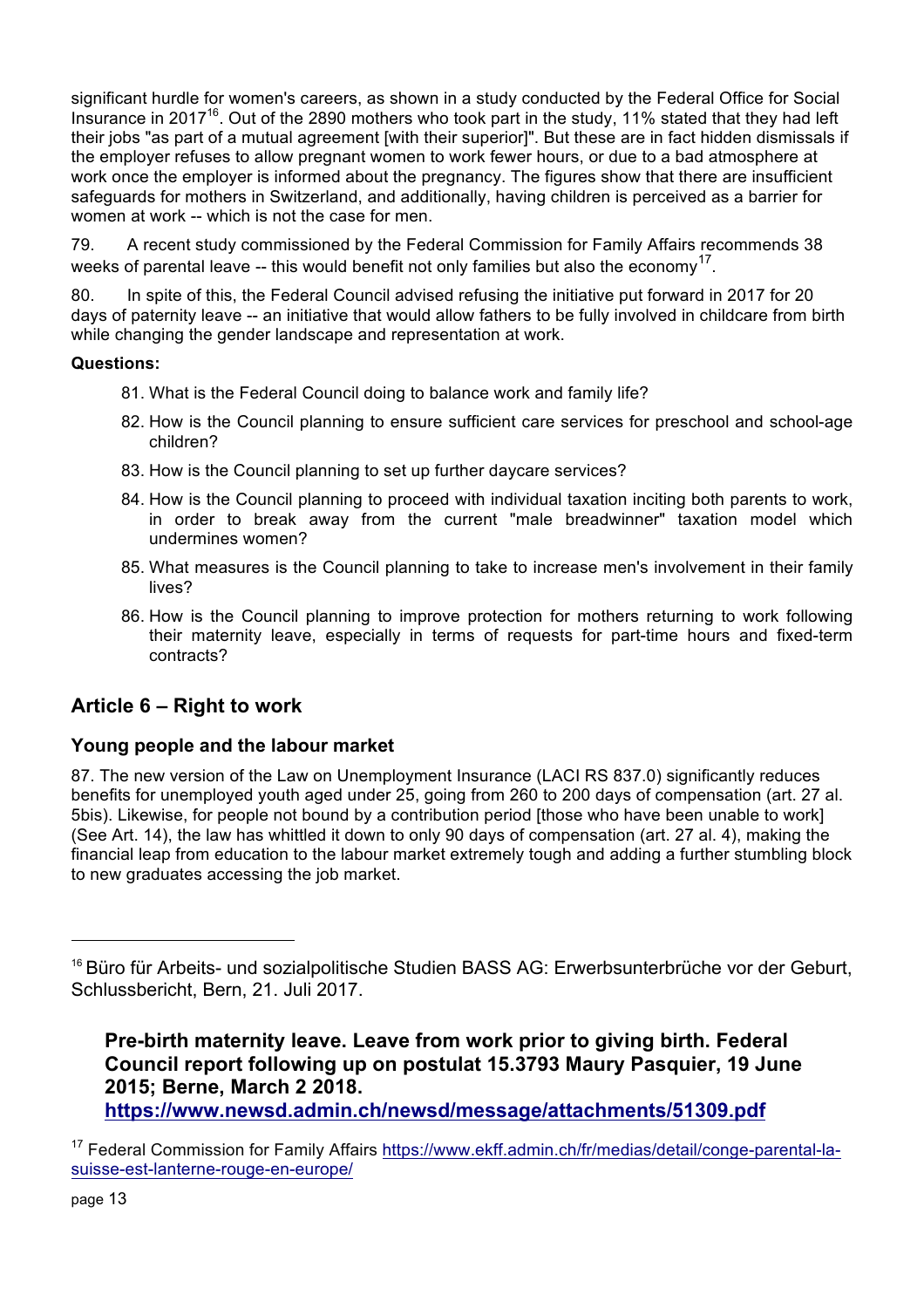#### **Questions:**

- 88. What is the Federal Council doing to ensure young people are protected from job insecurity?
- 89. What is the Council planning to do to close gaps in traineeships in companies (e.g. setting up training funds financed by companies which do not offer enough traineeships)?
- 90. What measures has the Council taken to prevent youth unemployment among trainees having completed their traineeship?

#### **Foreigners and the labour market**

91. Foreigners face hiring discrimination, especially former unaccompanied minor migrants who are granted an "F foreigner" temporary residence permit theoretically granting them the right to work. According to civil society, employers are reluctant to hire "F foreigner" permit holders -- due to the "temporary nature" of this type of permit -- although figures have shown that the majority of foreigners on temporary residence permits remain in Switzerland and furthermore are integrated into Swiss society, especially young people having been through the Swiss education system.

#### **Questions:**

- 92. How is the Federal Council planning to resolve this?
- 93. Have information measures for employers been prepared?

#### **People with disabilities and the labour market**

94. The description of the protections set up to safeguard people with disabilities from discrimination at work lacks sufficient detail and hides significant gaps. No safeguards against discrimination are offered by private sector employers, and the law cited in Switzerland's report, Art. 3 lit. d LHand RS 151.3 ("in buildings with over 50 positions' [unofficial translation into English] covers only accessibility to buildings for which building or renovation permits were granted following the entry into force of the Federal La on the elimination of inequality affecting people with disabilities (LHand).

#### **Questions:**

- 95. What measures has the Federal Council taken to ensure full inclusion of persons with disabilities in the workplace in line with Art. 27 CRPD, including reasonable accommodation such as sign language interpretation provisions?
- 96. What structural changes is the Federal Council envisaging in order to ensure that people with disabilities – including people whose capacity to perform is substantially restricted - can choose their work freely in an open labour market under good working conditions and with a remuneration that allows them to make a living (which goes far beyond the only very selected points that came out of the "Nationale Arbeitsmarktkonferenz" and the national policy in favor of people with disabilities)?
- 97. What measures is the Federal Council envisaging in order to strengthen protection by the disability equality act (LHand, RS 151.3) against discrimination of people with disabilities in their work life, especially with regard to discrimination by private employers and to legal remedies available?

## **Article 7 - Right to fair and favourable working conditions**

## **Minimum wage**

#### **Questions:**

- 98. What is the Federal Council planning to do to combat low salaries in fields without a collective labour agreement setting minimum wages (e.g. a general minumum wage in these fields and across Switzerland)?
- 99. How is the Council going to tackle wage underbidding based on the place of origin principle which puts pressure on working and wage conditions in the place of provision of services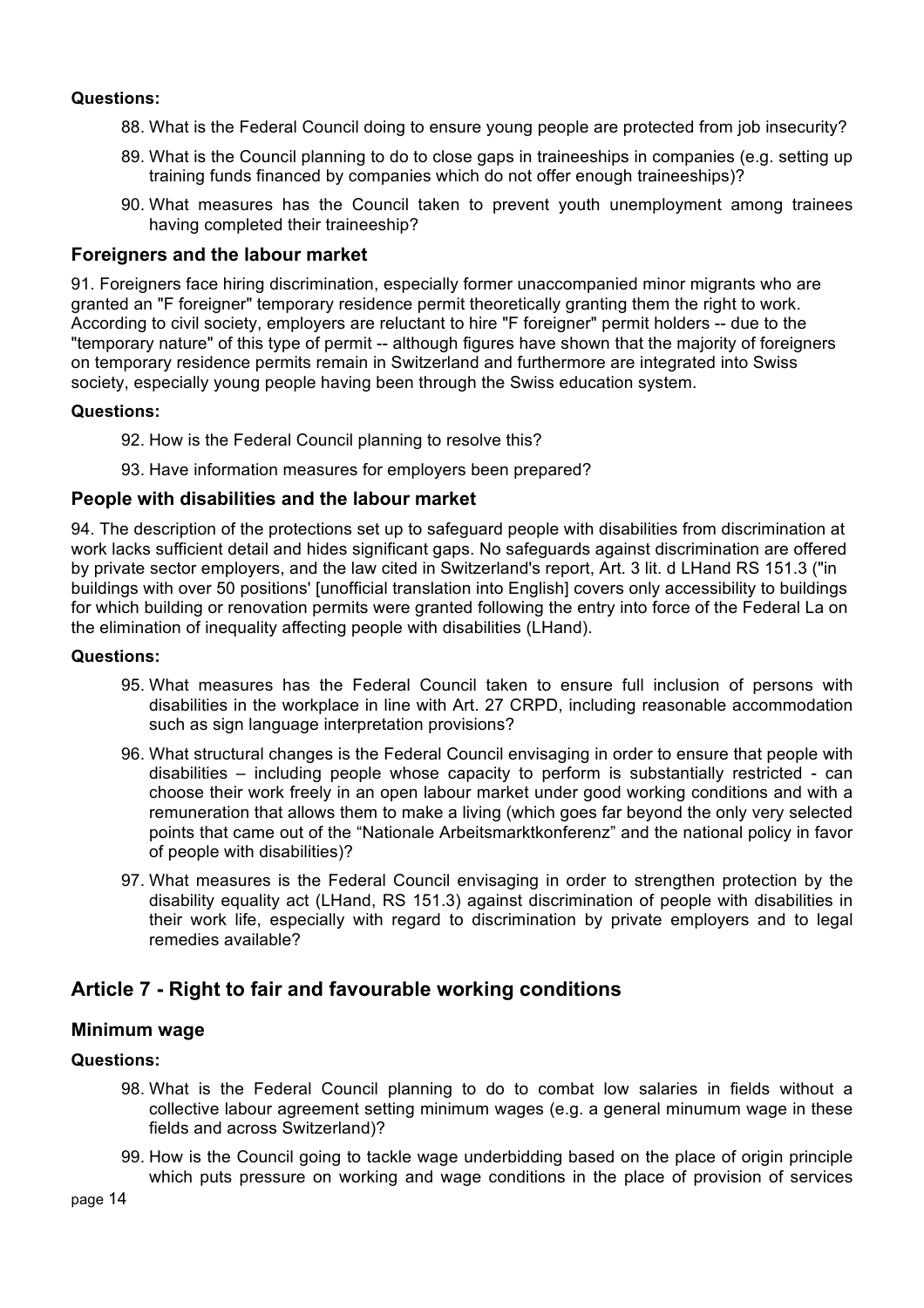(e.g. strengthen the place of provision of services principle: service providers must uphold the operative working and wage conditions in the place of provision of services).

100. How is the Federal Council planning to combat dwindling jobs and worsening working conditions caused by robotisation?

# **Article 8 – Union rights**

## **Right to create and join trade unions**

101. Switzerland is yet to comply with ILO Convention 98 on the Right to Organise and Collective Bargaining by refusing to include the principle of the right to the reinstatement of victims of anti-union dismissals, in its legislation.

## **Questions:**

102. Noting the failure of social partners to negotiate on the right to reinstatement, how does the Federal Council intend to comply with ILO Convention 98, to which it is a signatory?

## **Unfair dismissals**

103. Cases of unfair dismissals during pregnancy, sexual harassment, sexism and/or violence continue to be documented. Article 6 of the Equality Act (RS 151.1) reduces the burden of proof, thus only requiring the plaintiff to substantiate the claim with plausible evidence. It is then up to the employer to disprove the claim. Yet women are still reluctant to file complaints. Nothing protects the victim from their perpetrator during the trial. Victims must take the decision to stop working and thus throw their professional future into jeopardy. Moreover, 80% of sexual harassment allegations do not lead to anything despite the fact that 30% of women are thought to be harassment at some point during their career, as shown by a recent study.

#### **Questions:**

- 104.Does the Federal Council intend on considering a total reversal of the burden of proof during the federal revision of the Equality Act?
- 105. What measures does the Federal Council intend on putting in place in order to promote the protection of the victim and allow them to continue working in a healthy environment?

# **Article 9 – Right to social security**

#### **Social assistance**

106. Civil society organisations have noticed a reduction in social assistance in several cantons, as well as an increasing number of obstacles to accessing such assistance, including the requirement of a residence permit.

#### **Questions:**

107.Is this a general trend in Switzerland?

108.What can be said about the impacts on the most vulnerable groups (foreigners, children and young people, single parents (especially mothers))?

109. The phenomenon of stigmatisation of those receiving social assistance, disability insurance or additional benefits and the climate of suspicion towards them are increasing at an alarming rate. Civil society is particularly concerned about the revision of the Insurance Supervision Law, which allows for serious violations of the right to privacy based on false prejudices. As a result, there is a heightened risk that many people will give up benefits that they are entitled to.

#### **Questions:**

110.What is the Federal Council doing to combat this situation?

page 15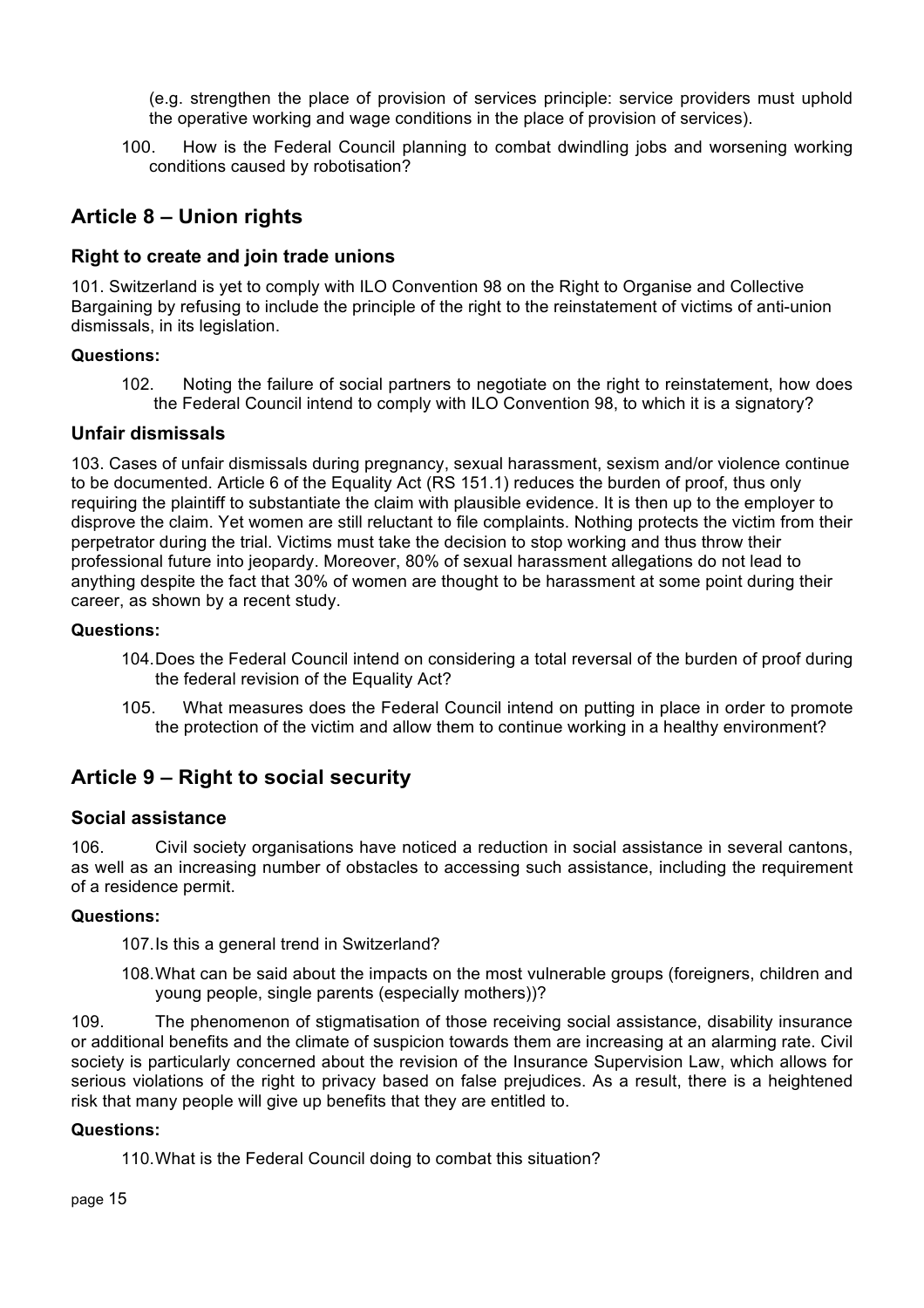111. For the most part, granting benefits ensures that nobody in Switzerland is living under the minimum subsistence level, as should be the case. However, the application of sanctions sometimes reduces the monetary amount of the assistance below the threshold considered to be the minimum needed to survive.

## **Question:**

112.What is the Federal Council doing in order to ensure that everyone is living, unconditionally, at the subsistence level?

113. In particular, emergency assistance for migrants, which should be replaced by real social assistance and represents a last, inadequate bulwark against exclusion, should not be submitted to any conditions, it being specified that it aims to preserve a bare minimum when it comes to the dignity of each and every human being. However, it turns out that such is not the case. Civil society is particularly concerned about police arrests, in order to remove them from the country, being carried out on the premises of services where they are obliged to go in order to benefit from emergency assistance. This unfair, malicious practice, which is carried out with the clear objective of being a deterrent, undermines the necessary trust with authorities and leads to a large scale non-use of benefits. It can also lead to rights holders going into hiding- for fear of being arrested- and puts them in a situation of not being able to call upon fundamental rights.

## **Question:**

114.What is the Federal Council doing to put an end to this affront to human dignity?

114a. The latest NGO reports in 2010 mentioned the situation of failed asylum seekers, who despite being denied refugee status found themselves stuck in Switzerland. Since then, the number of people concerned has further increased. A recent development leading to Swiss practice concerning Eritrean asylum seekers being hardened would be an example of this. In its judgement E-5022/20171 of 10 July 2018; the Federal Administrative Court concluded that sanctions for illegal exit or even, such as is the case with Eritrean nationals, the risk of being enrolled in national service upon return to their home country, do not provide for reasonable grounds to make deportation unlawful. This, all the while acknowledging that performing national service constituted forced labour contrary to Article 4(2) of the ECHR. In the present case, the development of this practice not only entails an extremely precarious situation in the long run for those concerned, but also seems to contradict Articles 6 and 7 of UN Covenant I.

#### **Question:**

114b. What measures are to be taken by the Federal Council to remedy this problem?

#### **Lack of statutory social insurance**

115. Statutory social insurance is still missing in Switzerland to cover one of the most important risks, namely the loss of earnings as a result of illness.

#### **Question:**

116. What measures are to be taken by the Federal Council to bridge this major gap in Swiss social security law by introducing compulsory daily sickness benefit insurance?

# **Article 10 – Protection of the family, mother and children**

## **Protection of the family**

117. The vast majority of persons affected by a removal order (asylum seekers/foreigners) are shackled during their transit, including pregnant women who do not physically resist their removal. A child was stillborn during the removal proceedings of her 7 month pregnant mother in Domodossola in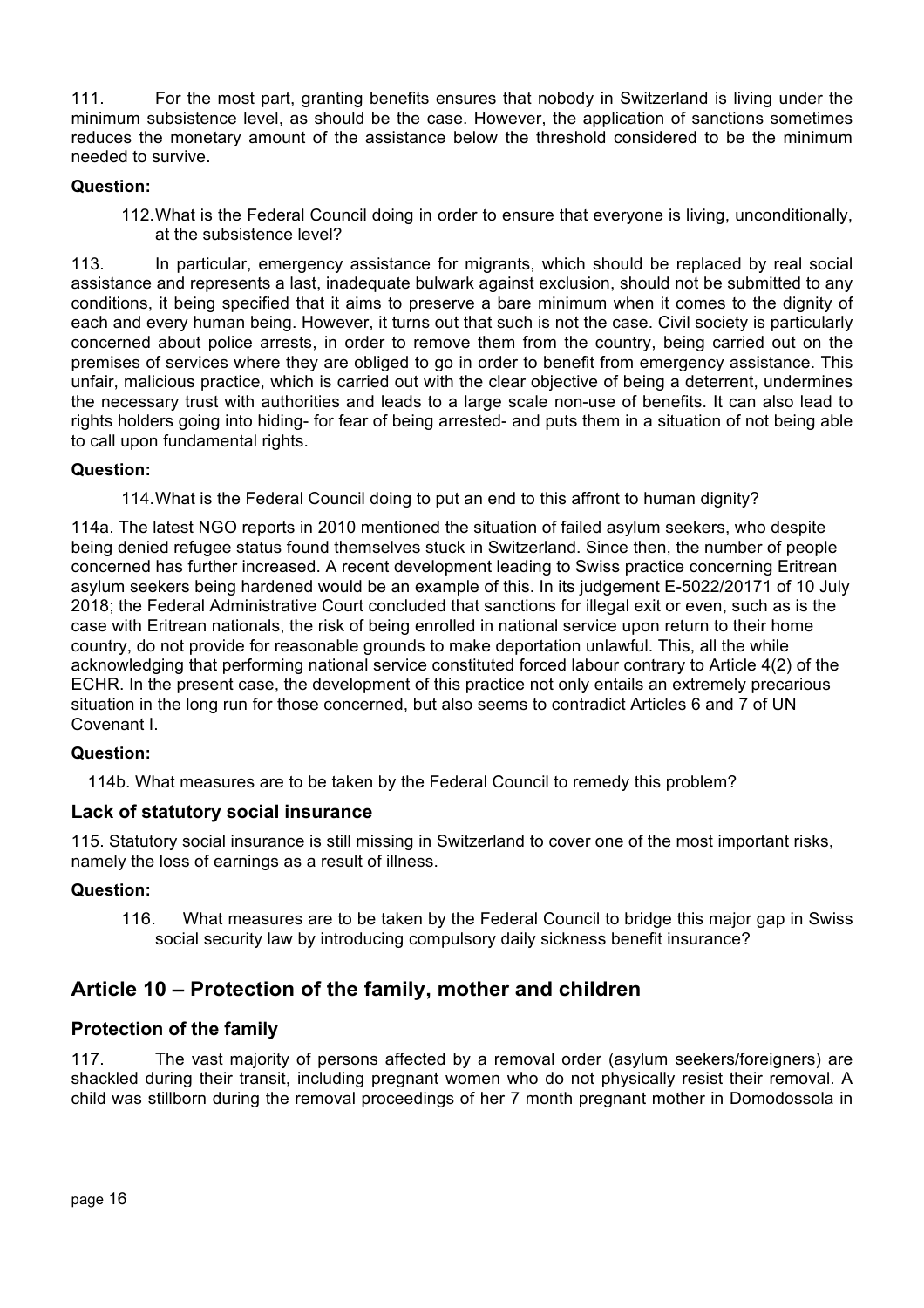July 2014. The National Commission for the Prevention of Torture (CNPT) published a report<sup>18</sup>in 2017, calling on the authorities to waive removal orders for women beyond the  $28<sup>th</sup>$  week of pregnancy and up until eight weeks after delivery.

## **Question:**

118.What measures have been taken in order to prevent such a tragedy from happening again? Have the Commission's findings led to adequate measures being implemented?

119. Families with children were placed in administrative detention centres run by the police prior to their removal. In some cases, children have been separated from their parents and placed in different cells.

#### **Question:**

120.Taking into account the best interests of the child and the family unit, how does the Federal Council justify the detention of children in Switzerland?

121. The implementation of readmission agreements with third countries, which allow for the removal of an individual who already holds a certain status in another country sees families with children being separated (removal of one parent who holds refugee status in another European country).

## **Question :**

122.How is it that the right to family unit does not prevail in these types of cases?

123. Civil society is concerned about the systematic blanket withdrawal of children under the mother's quardianship.

## **Question :**

124.What measures have been adopted in recent years or shall be adopted by the government in order to support family ties, which are particularly affected by precariousness and sometimes even extreme poverty?

125. A Federal Council communiqué released on 29 March 2017 announced that the Council wished to examine how to better involve relatives through all of the stages of the proceedings as well as the decisions taken by the Child and Adult Protection Authority (APEA)<sup>19</sup>. This work is of real importance, given the numerous cases observed where those who appear before the APEA are either denied the right to be accompanied by a relative during the administrative and legal procedures; or are at least aware of the complications linked to asserting this right to being accompanied.

## **Question :**

126.What measures does the Federal Council intend to apply in this regard?

## **Right to free consent to marriage**

127. The implementation of the new Article 98, para. 4 of the Civil Code (RS 210) in force since 2011, prohibiting couples who are not lawful residents in Switzerland from getting married is problematic<sup>20</sup>. The Federal Supreme Court confirmed that a systematic ban on access to marriage against foreigners without a residence permit is contrary to Article 12 of the European Convention of Human Rights (ECHR). In order to enforce the law, the Federal Supreme Court recommended a

page 17

<sup>&</sup>lt;sup>18</sup> National Commission for the Prevention of Torture (CNPT), report submitted to the Federal Department of Justice and Police (DFJP) and to the Conference of Cantonal Justice and Police Directors (CCDJP) on monitoring removals in accordance with foreigners' rights, from April 2017 to March 2018.

<sup>19</sup> https://www.admin.ch/gov/fr/accueil/documentation/communiques.msg-id-66185.html

 $20$  RO 2010 3057: Civil Code, Amendment of 12 June 2009 (Prevent marriages of persons residing without authorisation).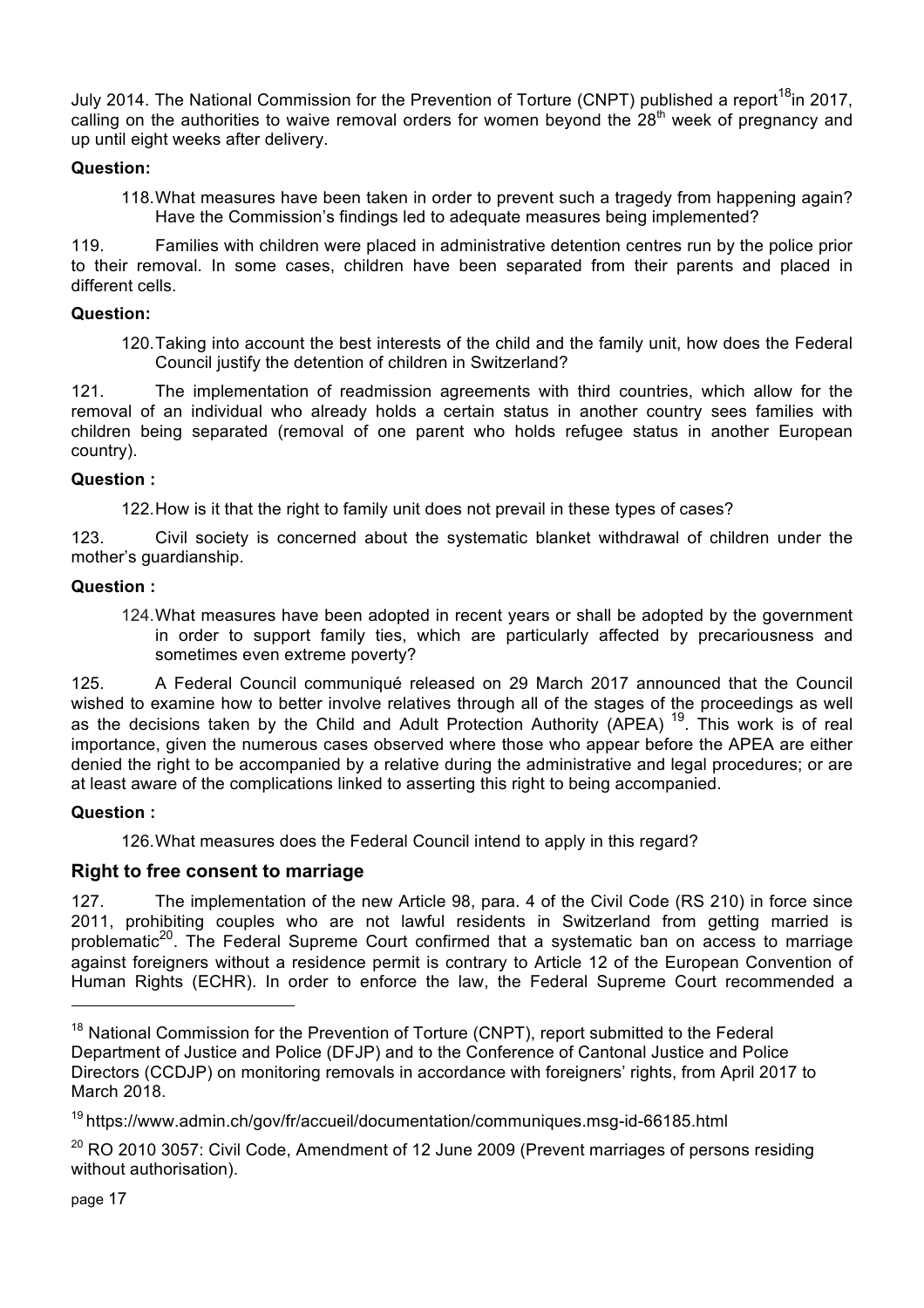"flexible approach". However, there is no leeway for registrars and it is up to foreigners to take into consideration the requirements linked to the respect of the right to marry and the principle of proportionality<sup>21</sup>.

## **Question :**

128.What training have immigration police officers undergone on this issue?

## **Measures to Protect the Family:**

129. Often, families are not recognized as they are. Especially because of the fact that the marriage itself is not recognized or marriage certificates are not recognized as evidence for a real wedding. Families are often separated. Migration laws are high impediments for migrants to the right to live as a family.

Legal offices regularly see people whose desire for family reunification is hindered or even denied by authorities.

## **Question :**

130 What are the measures are being taken by the Federal Council to protect families with a migrant background?

## **Other Issues Concerning Same-sex Families:**

131. As of January 1, 2018 22, the partners of a homosexual or lesbian couple are authorized to adopt their spouse's children. However, joint adoption remains prohibited.

132. In June 2018, the Legal Committee of the Council of States ruled on marriage "for all" in Switzerland by deciding to exclude access to medically assisted procreation as well as access to the spouse's pension. LGBTIQ associations regretted this decision which does not promote access the same rights for same-sex families.

#### **Questions :**

- 133. What measures does the Federal Council wish to put in place to ensure equal rights of official same-sex couples with regard to adoption and medically assisted reproduction?
- 134. What measures does the Federal Council wish to put in place to ensure the protection of the family in the event of the death of one of the spouses (e. g. access to a pension, window's pension, access to medical care, etc.)?

## **Caregivers**

135. The invalidity insurance (AI) provides an allowance for people with disabilities and, in the case of minors, an intensive care supplement, as written by the Federal Council in its report (para. 182).

However, this allowance only allows caregivers to cover part of the costs of care. Other social security benefits (health insurance benefits, assistance contribution, etc.) are denied. For example, many family caregivers live in very precarious situations and sometimes have to resort to social assistance.

#### **Question:**

136. What is the Federal Council doing to improve the financial situation of caregivers? Does it explore the possibility that the assistance contribution could be used, at least partially, to pay them?

<sup>&</sup>lt;sup>21</sup> https://www.humanrights.ch/fr/droits-humains-suisse/interieure/politique-etrangers/sans-papiers/atf-137-i-351-2011-138-i-41-2012-tribunal-federal-rejette-linterdition-systematique-mariagepapiers?search=1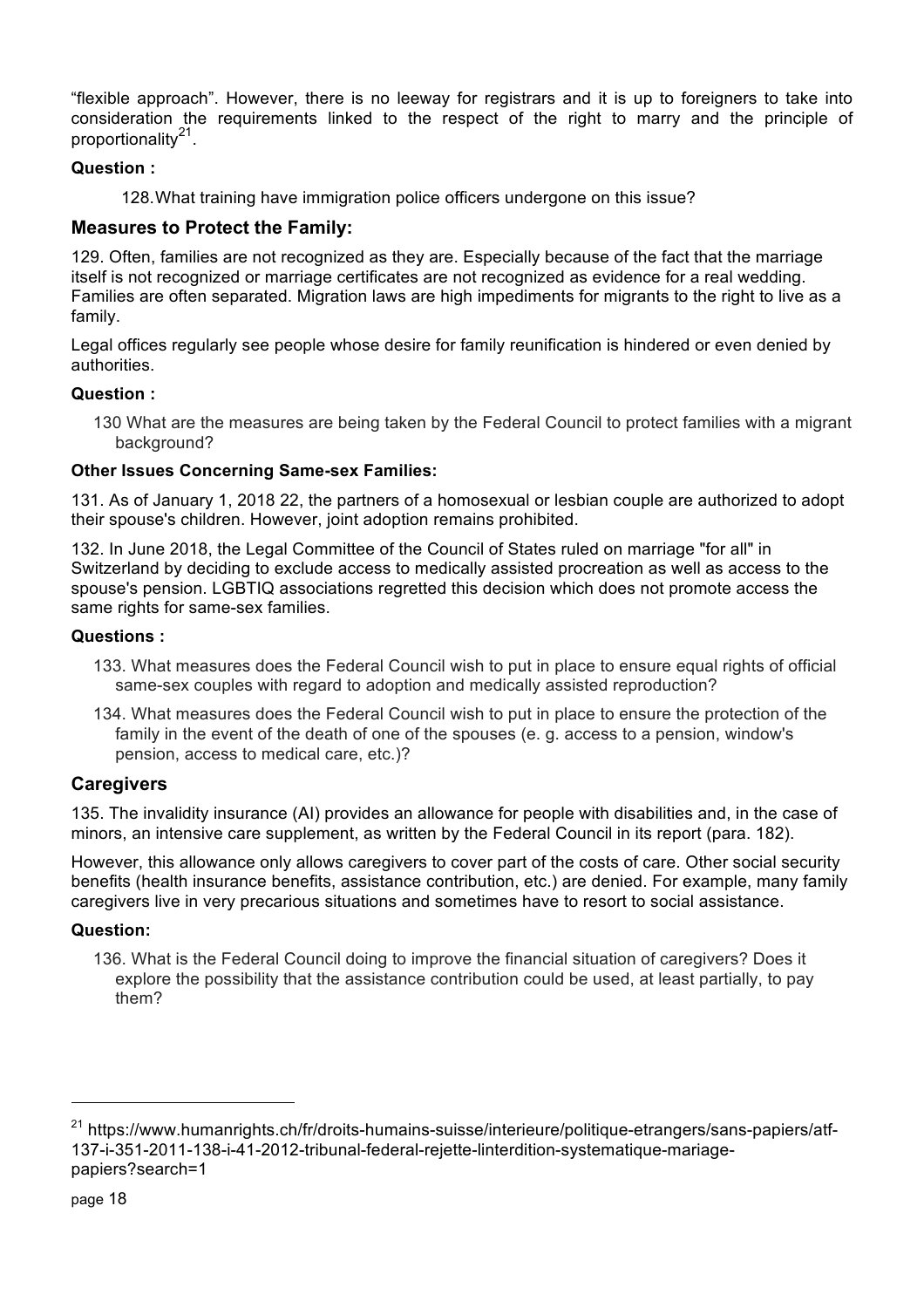# **Article 11 – Right to an adequate standard of living**

## **Standard of living and poverty**

137. Individuals and families in Switzerland continue to live in situations of extreme poverty. The cumulative aspects of precariousness in different areas (housing, income, education, etc.) condemn the most excluded to a vicious circle of poverty.

#### **Question:**

138.What measures is the Federal Council taking with a view to combating poverty among people with disabilities, with statistics clearly showing that poverty levels among those with disabilities are higher than among non-disabled people?

139. Depending on the canton, the amounts allocated for the personal expenses of people with disabilities under institutional care range between CHF 190 and CHF 536 per month.

#### **Question:**

140.How does the Federal Council intend to ensure that these people have sufficient financial means to meet their basic needs and participate in society in an appropriate manner?

## **The working poor**

141. The report only refers to the 2010 CDAS (departmental centre for social action) programme in its paragraph 269. In November 2012, it was noted during a round table discussion hosted by Federal Councillor Alain Berset that the situation of the working poor was not improving. The need for better coordination between the stakeholders involved, as well as between the national and regional authorities was also highlighted. In response to this observation, the Federal Council adopted in 2013 a national programme with the aim of preventing and combating poverty.

142. According to civil society organisations, this programme, whose budget consists of a mere CHF 9 million, mainly monitors poverty in Switzerland and has carried out few actions intended specifically to reduce poverty in Switzerland.<sup>22</sup>

#### **Questions:**

- 143.How has this programme, which will end at the end of the year, fared according to the Federal Council's stocktaking of it?
- 144.What effect has it had on workers in situations of poverty that do not benefit from targeted measures as part of this programme?

## **The Right to food**

145. The right to food in Switzerland is implicitly guaranteed by the Constitution through the right to "receive the essential means to lead a life of human dignity" (Art 12 CST RS 101). The right to food can therefore be considered as a legal entitlement to State social support. However there are still 590,000 people who find it difficult to realise their right to food in Switzerland23.

 $22$  See the study 'Working Poor in Switzerland (A legal analysis of the situation since 2010)' by Laura Kanoff, Human Rights Clinic, University of Basel, in collaboration with FIAN Switzerland.

<sup>&</sup>lt;sup>23</sup> The right to food in Basel-City by Eyholzer Carine, Huber Nathalie et Arber John, jointly with FIAN Switzerland, Basel University, 2015. https://fian-ch.org/content/uploads/HRC\_Right\_to\_food\_Basel\_publish2.pdf

Etude *Le droit à une alimentation adéquate à Genève*, by Laurence Deschamps-Léger, Ladina Knapp et Arnaud Waeber, jointly with FIAN Switerland & the Institut de hautes études internationales et du développement (IHEID), 2010, https://fian-

ch.org/content/uploads/Le\_droit\_a%CC%80\_l\_alimentation\_a%CC%80\_Gene%CC%80ve.pdf.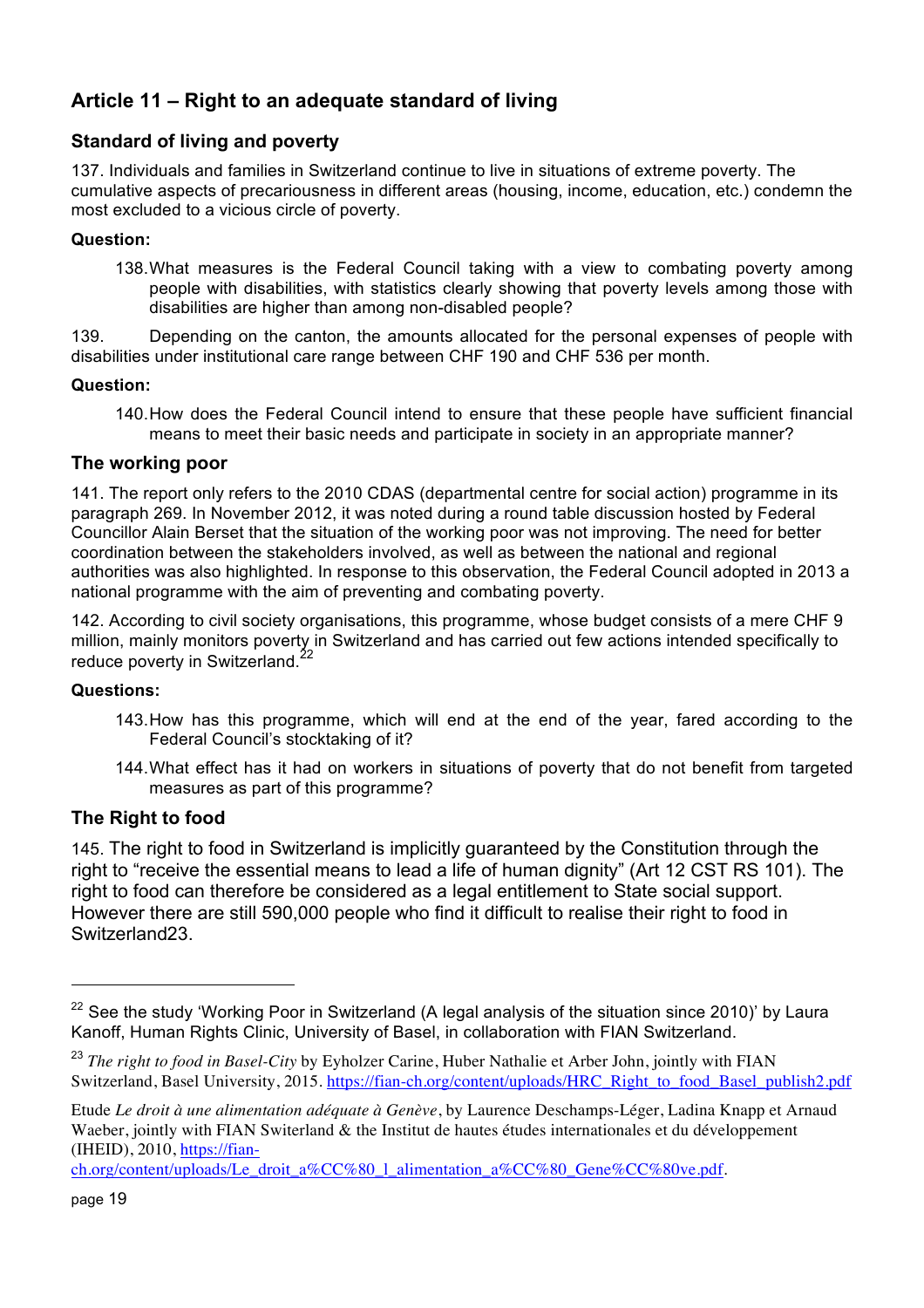Social support is provided by the Canton in which people in need reside.

## **Questions:**

- 146. What does the Federal Council foresee to guarantee the right to food for those who are not official residents of a Canton, such as undocumented individuals, asylum seekers or those who do not have official residents' permits in that Canton?
- 147. Is there any harmonisation between the systems of social aid planned between Cantons to avoid discrimination? IS there a plan to make the Guidelines of the Swiss Conference on Social Security compulsory (SKOS)?

148. The vulnerable groups of unemployed, those with health issues, the working poor, the homeless as well as asylum seekers find it difficult to gain access to minimum social income, in spite of social support.

## **Questions :**

- 150. What can the Federal Council do to guarantee that the right to food is available, accessible and acceptable without marginalising people from society?
- 151. Are long-term sustainable solutions planned to support these people to move beyond social support and realise their right to food beyond the emergency support provided by charitable organisations? For example, facilitating access to training or a facilitated procedure to access the healthcare system that would help reduce the insecurity of those in need and therefore help them avoid having to cut down on both the quantity and the quality of their food in order to cover other expenses?

152. Being poor implies that food becomes "an adjustment variable". Over and above the impact on the right to food, this implies social marginalisation, which is an attack on their human dignity.

## **Questions:**

- 153. What can the Federal Council do to improve the attitude of society to those living below the poverty line?
- 154.In order to gain a better understanding of the situation concerning the right to food in Switzerland, would it be possible to gather data on food expenditure of beneficiaries of social support?

## **Conditions during detention in prison**

155. Trans people in detention are regularly accommodated in facilities for people of their gender assigned at birth, and not according to their gender identity or needs. Such living conditions, contradicting their personal identity, needs and situation has detrimental effects especially on their mental health.

#### **Questions:**

- 156.Does the Federal Council plan to develop, in close cooperation with civil society experts, guidelines for the accommodation and living conditions of trans people that are deprived of their liberty so that their human rights can be guaranteed?
- 157.Can the Federal Council say if access to the required care, including psychological, psychiatric and gender affirmation treatment, is guaranteed for every person that is deprived of their liberty?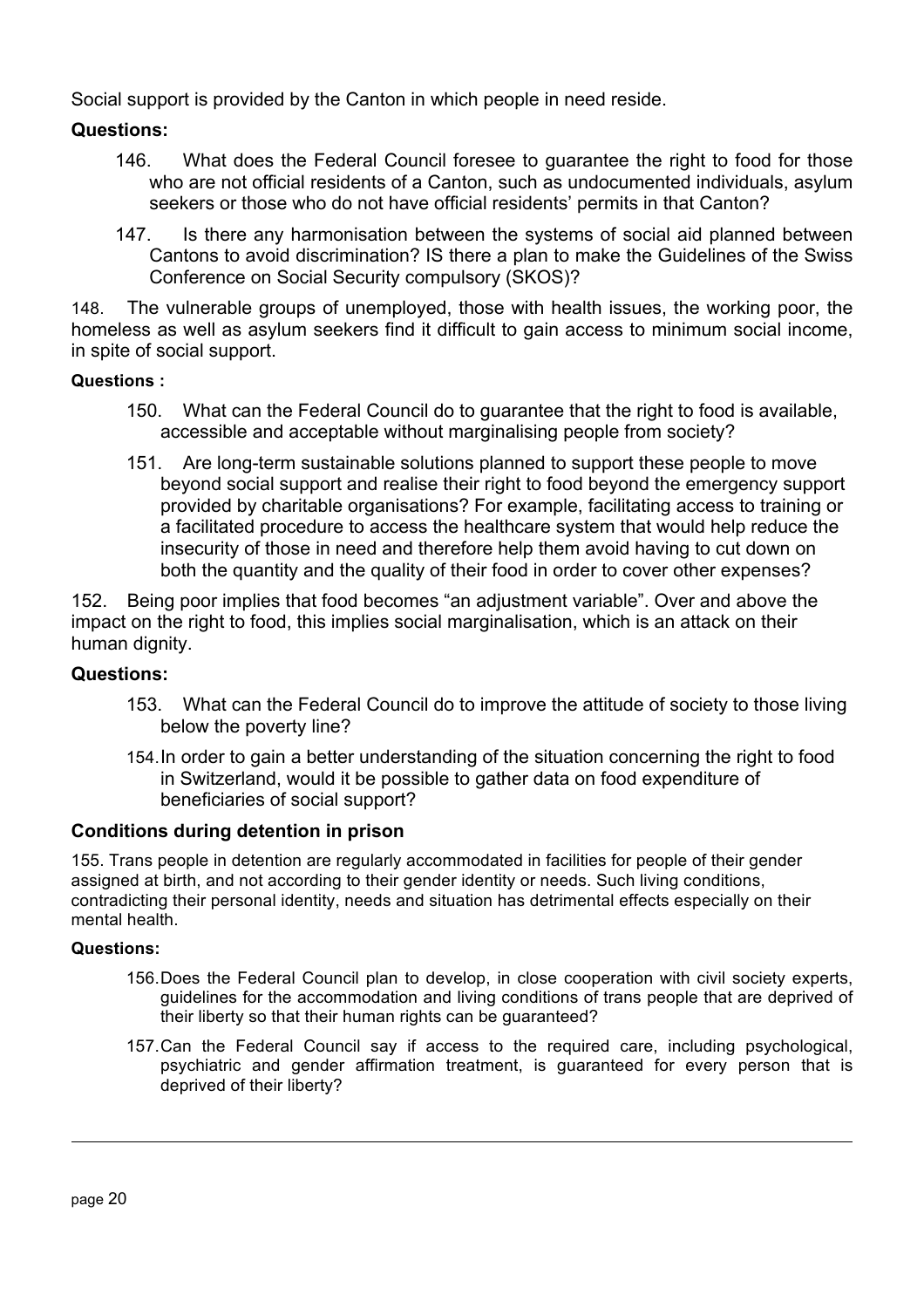158. Can the Federal Council provide information about the prison occupancy rate? Does this pose an impediment to care?

# **Article 12 - The Right to Health**

# **Physical Health**

159. Several UN treaty bodies, including CAT and CRC, recommended clearly and repeatedly that Switzerland should ban surgeries on people with variations of sex development, especially on children. So far, the Federal Council has refused to propose a respective article in the criminal code and even denies the fact that such surgeries are still performed in Swiss hospitals<sup>24</sup>However, specialized NGOs report that they have learnt from affected families that these practices are on-going.

## **Question:**

160.Can the Federal Council provide information on these practices?

## **Mental Health**

161. The report on mental health mentioned in para. 295 of the Federal Council report contains numerous recommendations to improve services and care in this area.

## **Question:**

162.What schedule is planned for the implementation of these measures?

163. According to statistics, Switzerland has a particularly high suicide rate. Among young LGBT people, the risk of attempting suicide is between 5 and 10 times higher than among young heterosexual cisgendered individuals.

## **Questions:**

- 164.Has the Federal Council planned to allocate any funds to address reducing suicide among young people? And more particularly, for young people in the LGBTIQ community?
- 165.What measures has the Federal Council taken since the last CEDAW report cycle to ensure the provision of sex reassignment surgery for all trans people?

## **Situation of Vulnerable Groups**

166. People from foreign countries are generally in poorer health than the Swiss population. They are exposed to much more arduous work conditions, sometimes without any access to healthcare apart from emergency cases. Disabled people from abroad need to defend themselves from an increasingly present suspicion that they want to abuse Swiss social services.

167. Numerous foreigners experiencing health problems, both physical and psychological, are held in administrative detention with insufficient, or non-existent, access to the care required to treat their health issue. This issue is particularly concerning in the case of people suffering from psychiatric conditions, where depriving them of their liberty in order to return them is clearly an inadequate measure..

168. The conditions surrounding the forcible return of migrants in themselves constitute a treatment that compromises physical and psychological integrity. In addition, OSEARA, a private company mandated by the Confederation to coordinate the medical care for those being forcibly returned, is particularly opaque in its operations. The expertises that they provide are at best questionable, with the mandate specifying that the remuneration of this company be associated with the effective return of the migrant. Civil society is furthermore surprised that doctors, who are paid by the Swiss state but operate for a limited company, engage in professional behaviour that contradicts or is in conflict with the ethics of their profession.

<sup>24</sup> See: Rapport explicatif relatif à l'avant-projet concernant la révision du Code civil suisse (changement de sexe à l'état civil) du 23 mai 2018.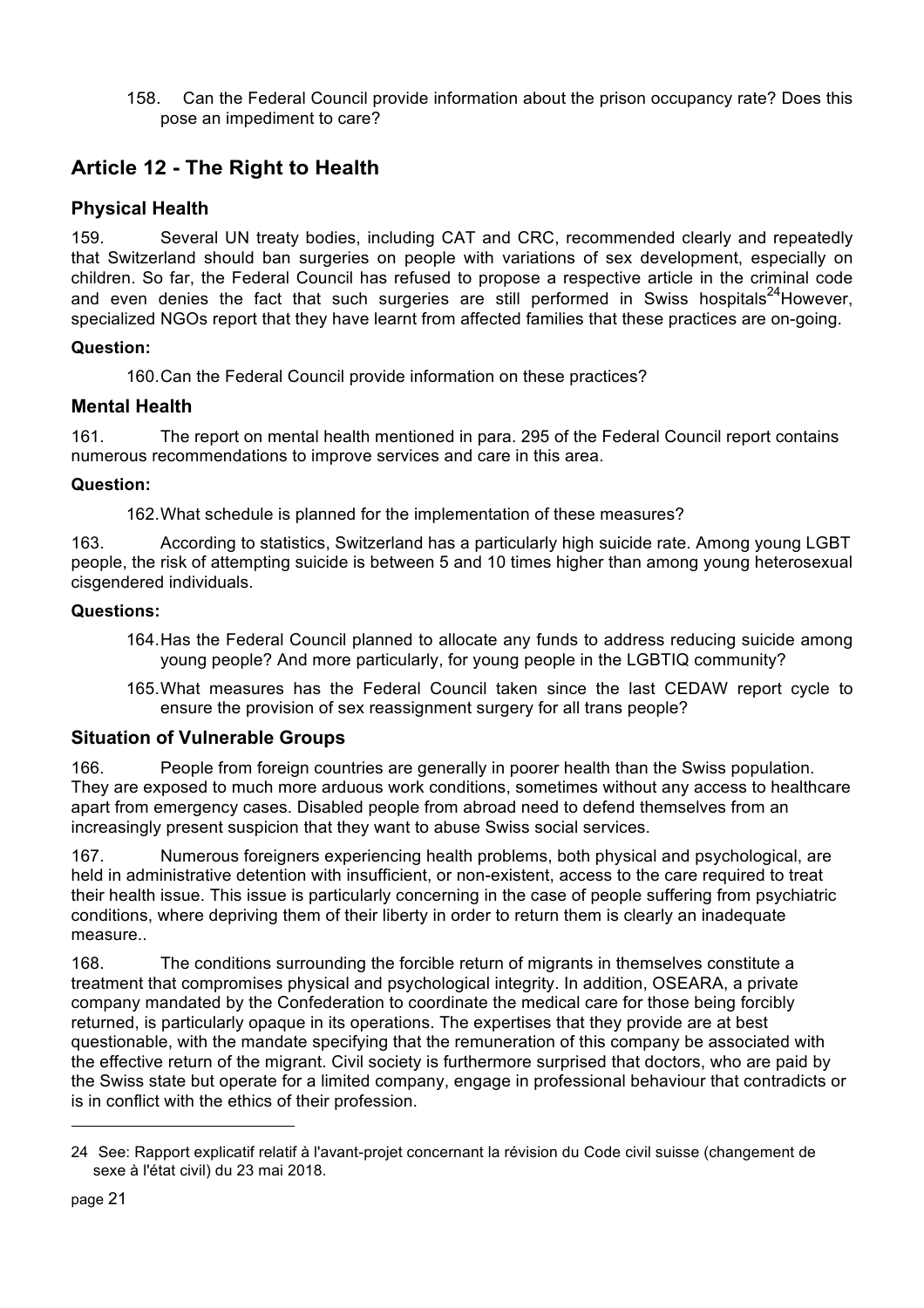169. This results in Switzerland expelling people in a state of health that does not permit their return, whether this be a result of the conditions surrounding their return or the lack of access to care in their destination country, to such a degree that this may seriously threaten their chances of survival, a practice that runs contrary to the jurisprudence of the CDH (violation of article 3), due to their health - or survival - being placed in serious danger by their return.

## **Question:**

170.What does the Federal Council propose to do in order to respect international law, protect migrants and protect their health?

## **Sexual Education**

171. The situation has not changed since it was last examined. There remains inequality in access to sexual education in Switzerland.

## **Question:**

172.What does the Federal Council do to guarantee that all children and adolescents have equal access to comprehensive sex education in all cantons?

## **Access to Health/Care**

173. Prohibitive Costs: Mandatory since 1995, as a result of the Law on Health Insurance, the price for taking out a private health insurance contract with a private organisation has since increased by 159%25. Swiss residents increasingly avoid professional healthcare for financial reasons despite this healthcare being potentially necessary.<sup>26</sup>

#### **Question:**

174.What dos the Federal Council propose to do in order to combat the increasing costs of access to healthcare?

175. Gender affirming treatment: According to several rulings issued by the Federal High Court, all gender affirming treatment that is medically indicated must be reimbursed by the basic health insurance. However, in many cases health insurances refuse to cover medically indicated treatment. The reasons given vary, but are usually either in conflict with health insurance law or with the medical standards for the treatment of trans people as defined in the World Professional Association for Transgender Health' Standards of Care Version 7, and adapted for Switzerland.

#### **Question:**

176.Is the Federal Council planning to remedy this situation?

177. Discrimination of People with Disabilities: With regard to mandatory health insurance, the criteria for adequacy, cost effectiveness and efficiency represent potential discrimination against people with disabilities, particularly through using economic models to determine the usefulness of medical services. Access to supplementary health and life insurance is often refused to people with disabilities or limited as a result of reservations caused by risks associated with the handicap.

#### **Question:**

178. What measures does the Federal Council envisage in order to protect people with disabilities from discrimination in the field of health insurance?

<sup>&</sup>lt;sup>25</sup> Source: https://www.rts.ch/info/suisse/80451<u>85-les-primes-maladie-ont-augmente-de-159-depuis-20-ans.html</u> consulted on 28.08.2018

<sup>&</sup>lt;sup>26</sup> Source: https://www.rts.ch/info/suisse/8819934-toujours-plus-de-patients-renoncent-aux-soins-en-suisseselon-un-sondage.html consuled on 28.08.2018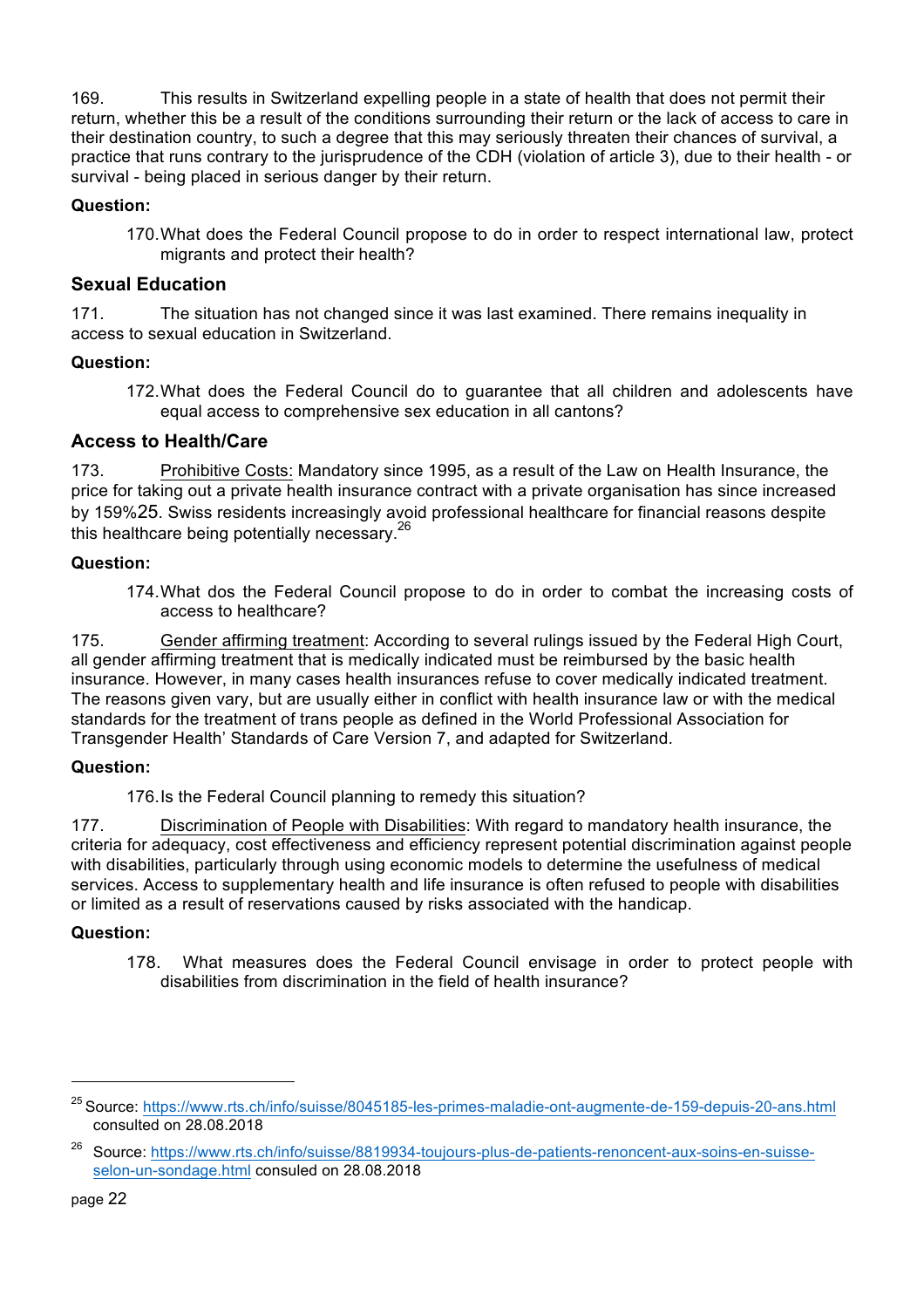# **Article 13 – Right to Education**

## **Inclusive Education**

179. In its recommendations from 2010 (para. 30), the CDESC demands that Switzerland demonstrates to what degree the arrangement of specialised education services complies with international standards for disabled people. Despite having ratified the CRPD, the CDIP has not revised the "arrangement of specialised education" from 2007. In its current report, Switzerland has deemed it sufficient to provide a very general explanation of the Swiss system for specialised education. This is clearly insufficient.

## **Questions:**

- 180.What steps will the Federal Council take to ensure that a fundamental paradigm change from  $a -$  currently severely underfinanced – integrative schooling system to a truly inclusive system takes place?
- 181.How will Switzerland instead of continuing to apply its rigid austerity programs in this field – conduct the transfer of resources from separative/segregative structures to inclusive structures, which is essential for building up an inclusive schooling system?
- 182.How is Switzerland intending to ensure that legislation as well as the cantonal concepts on schooling of children with disabilities corresponds to its obligations under Art. 24 of the CRPD?

## **Secondary Education (***Degrés secondaire II***): general and professional education**

183. While the progressive introduction of free secondary education is anchored in the Pact, (letters b and c of para 2; also in conventions relating to the rights of children (art. 28 1 b) and in the Convention on the Rights of Persons with Disabilities (art. 24 2 b)), this obligation is never mentioned by authorities during discussions about the increasing costs of education; where only economic arguments are presented.

#### **Question:**

184. What is the Federal Council doing to comply with its obligation to promote the right to education as a human right?

# **Article 15 – Right to Culture**

## **Cultural Participation**

185. LGBTIQ asylum seekers accommodated in collective camps are usually located away from cities. This increases their difficulty to reach the LGBTIQ community – often the only support that breaks their social isolation and the one culture they belong to and would want to participate in. In order to allow all LGBTIQ asylum seekers to participate in LGBTIQ culture, they need to be placed in major cities such as Zurich or Geneva. Being accommodated with other asylum seekers from their region or country of origin often does not include the possibility for them to participate in their cultural life but leads rather to (fear of) being harassed without protection from camp officials.

#### **Questions:**

- 186.What steps does the Federal Council take to guarantee all LGBTIQ asylum seekers with equal access to the LGBTIQ cultural life?
- 187.Is the Swiss government intending to ensure all persons, including those with disabilities, can participate in cultural life, especially in view of CRPD Article 30?
- 188.Is the Swiss government willing to acknowledge sign language users as a cultural minority?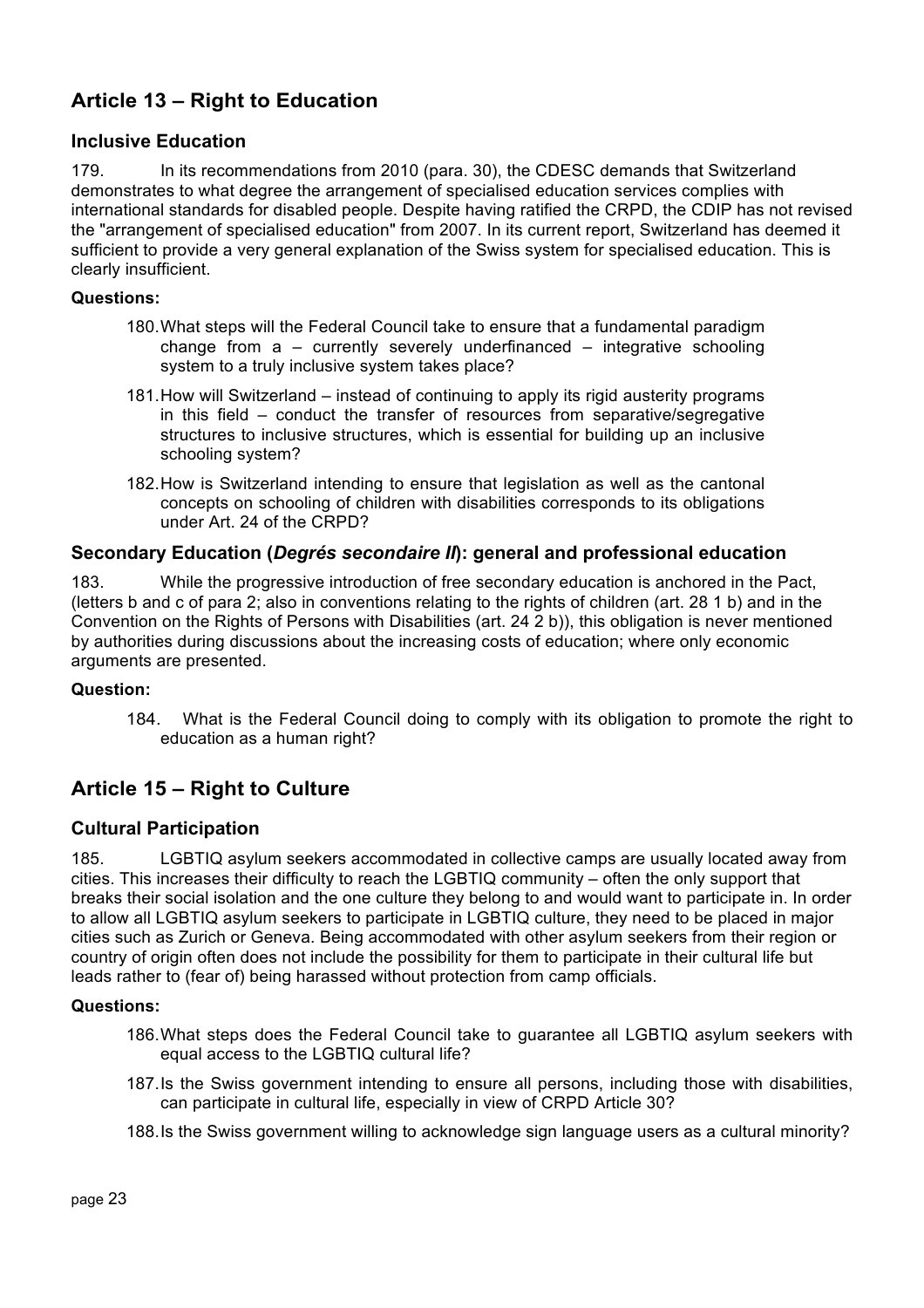## **Right to enjoy the benefits of scientific progress and its applications**

189. State of the art treatment for trans people is defined in the latest version of Standard of Care, issued by the World Professional Association for Transgender Health. Since some doctors, psychologists, health insurances and other decision makers act according to outdated scientific positions, ignoring these Standards of Care, they bar trans people from enjoying the benefits of scientific progress and its applications. This is especially true for negative decisions issued by health insurances and their doctors of trust denying access to gender affirming treatment; the insufficient quality of gender affirming genital surgery; and access to reproductive medicine not granted to all trans people. In particular, young trans people who medically transition are at an increased risk of not being able to enjoy the benefits of scientific progress.

#### **Question:**

190.What steps does Switzerland take to ensure that all medical personal and health insurances in particular act in accordance with the latest Standards of Care for trans people, and that all trans people get access to treatment according to the most up to date scientific knowledge?

## **191. Reference Documents :**

La Suisse a-t-elle un développement durable? Mise en œuvre de l'Agenda 2030 du point de vue de la société civile, 2018.

https://plattformagenda2030.ch/wp-content/uploads/2018/06/Plateforme-Agenda-2030-rapport\_Fweb.pdf

La Suisse et les droits économiques, sociaux et culturels, Geneva Academy of International Humanitarian Law and Human Right, centre suisse de compétence pour les droits humains, mars 2013

http://www.skmr.ch/cms/upload/pdf/130618 Rapport La Suisse et les droits economiques sociaux et\_culturels.pdf

*Die Schweiz und die wirtschaflichen, sozialen und kulturellen Rechte*, Geneva Academy of International Humanitarian Law and Human Rights, Schweizerische Kompetenzzentrum für Menschenrechte (SKMR) 2013,

http://www.skmr.ch/cms/upload/pdf/130618 Bericht\_ die Schweiz\_ und die wirtschaftlichen\_soziale n\_und\_kulturellen\_Rechte.pdf.

« The Justiciability of Economic, Social and Cultural Rights in Switzerland » de Florentin Weibel, Human Rights Clinic de l'Université de Bâle, travail de master en collaboration avec FIAN Suisse (en anglais)

https://fian-ch.org/content/uploads/Justiciability-of-ESC-rights-in-Switzerland\_FW.pdf

« Human Rights Impact Assessments » de A. Eberhard, T. Mengeu et L. Pedrojetta, Human Rights Clinic de l'Université de Bâle, en collaboration avec FIAN Suisse (en anglais) sur l'institutionnalisation de telles études en Suisse, 2015.

https://fian-ch.org/content/uploads/HRC-HRIA-Report.pdf

*The right to food in Basel-City* de Eyholzer Carine, Huber Nathalie et Arber John, en collaboration avec FIAN Suisse, Université de Bâle, 2015.